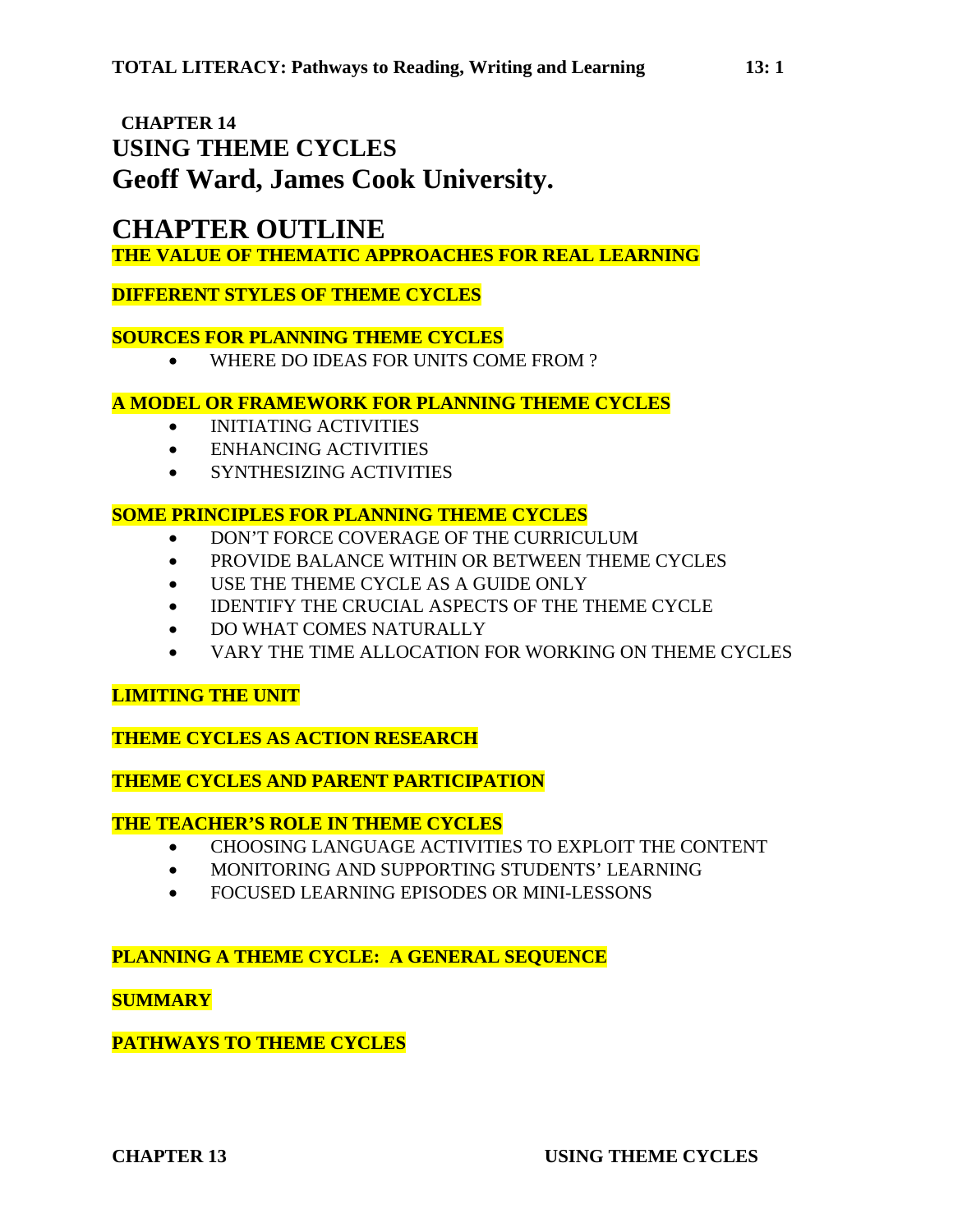## PATHWAYS TO PONDER

- What are the advantages in seeing knowledge from different fields or disciplines as related?
- How do thematic approaches make learning of skills more accessible?
- What roles does the teacher have in making Theme Cycles effective?
- What different styles are possible for thematic approaches?

# **THE VALUE OF THEMATIC APPROACHES FOR REAL LEARNING**

 In classrooms around the world, we find students engaged with Thematic Studies. Students usually enjoy the kind of learning that takes place in these ways of working, and meaning-centered teachers believe that Thematic Studies are extremely effective both for integrating the curriculum and for teaching skills in context. In this chapter we examine the concept of thematic teaching and its artifacts.

To begin with, let us clarify the terminology in use. In our work in Australia and New Zealand, we have happily used the label *Thematic Units* to refer to any approach that integrated learning across the curriculum with some organizing connection that gave a sense of unity to the study. American writers have tended in recent times to distinguish between *Literature-based Units,*  where one or more books is the integrating device and *Theme Cycles* where the emphasis in on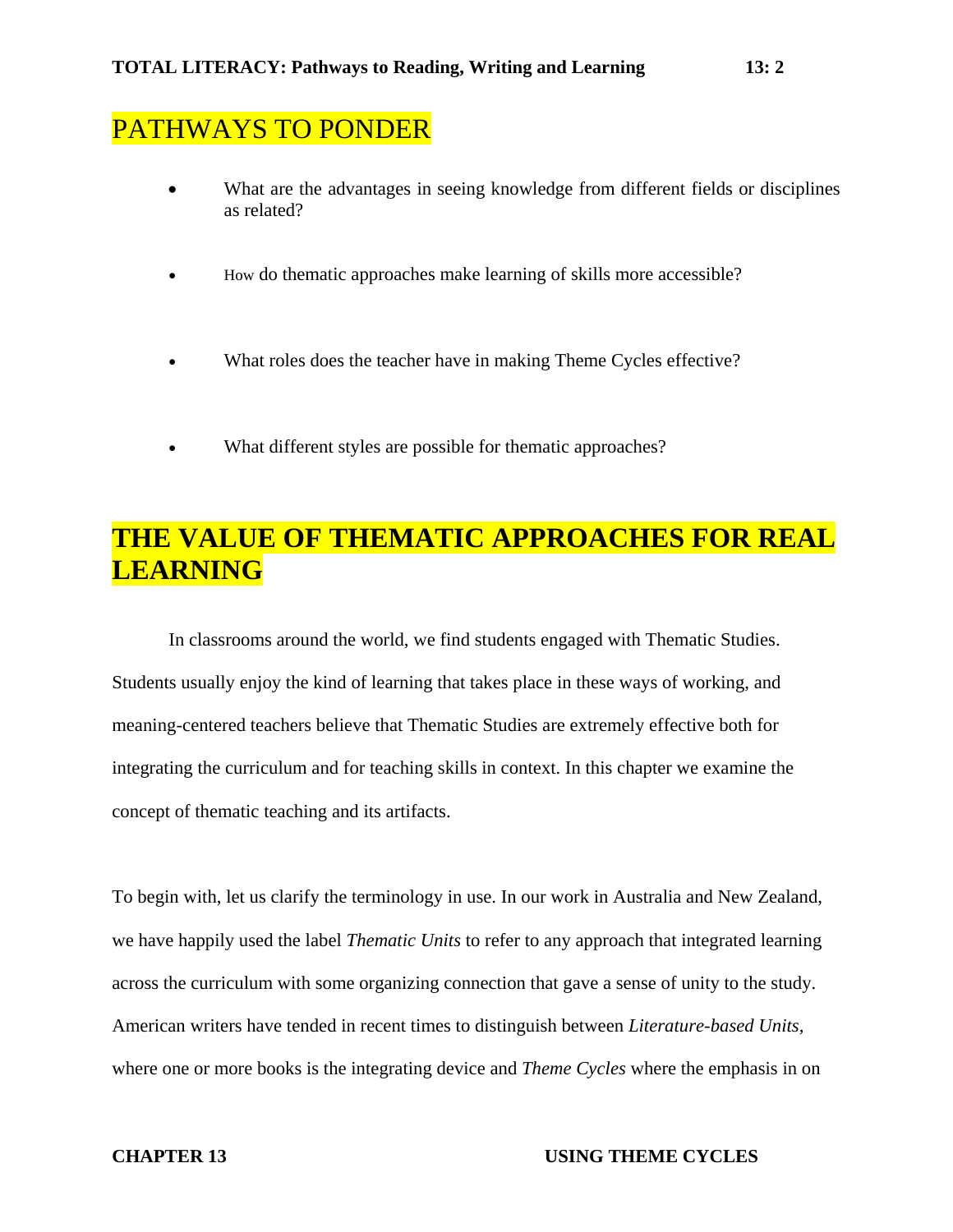the integration of Language Arts and learning in social studies, science, math, and other curricular areas. Theme Cycles may take up most of the program with students learning across the curriculum, researching and developing ways to demonstrate what they have learned. We will use the term *Theme Cycles* in this chapter, but will argue that there is an issue with the way the word is often used that we want to avoid. That is the tendency to associate doing Theme Cycles with completing projects, where the implication is that the written product is the outcome rather than just part of what the learning has been. In addition, we will not separate out Literature-based Units from Theme Cycles, though in some classrooms they may look quite different.

 Teachers use many different approaches to thematic learning, but all forms of thematic approach have in common an emphasis on making connections in knowledge. When we learn, we connect new information with what we already know, tying it in with our existing knowledge structures or attaching it to concepts we control.

 Any time that we focus on very narrow aspects of knowledge, it is difficult for us to do more than make our own particular connections. But when we look at wider and more complex representations of meaning, we can see more of the variety of ways in which people make sense of the world. Wurman (2000) has demonstrated how easily people become anxious about the overload of having too much information to deal with. He shows that if we understand the ways in which things are connected to our uses, it is easier for us to organize and to understand what they are and what they do. Teachers may choose to use thematic approaches because they facilitate learning. Dalton and Boyd (1992) explore ways in which teachers can make choices about leadership in the classroom.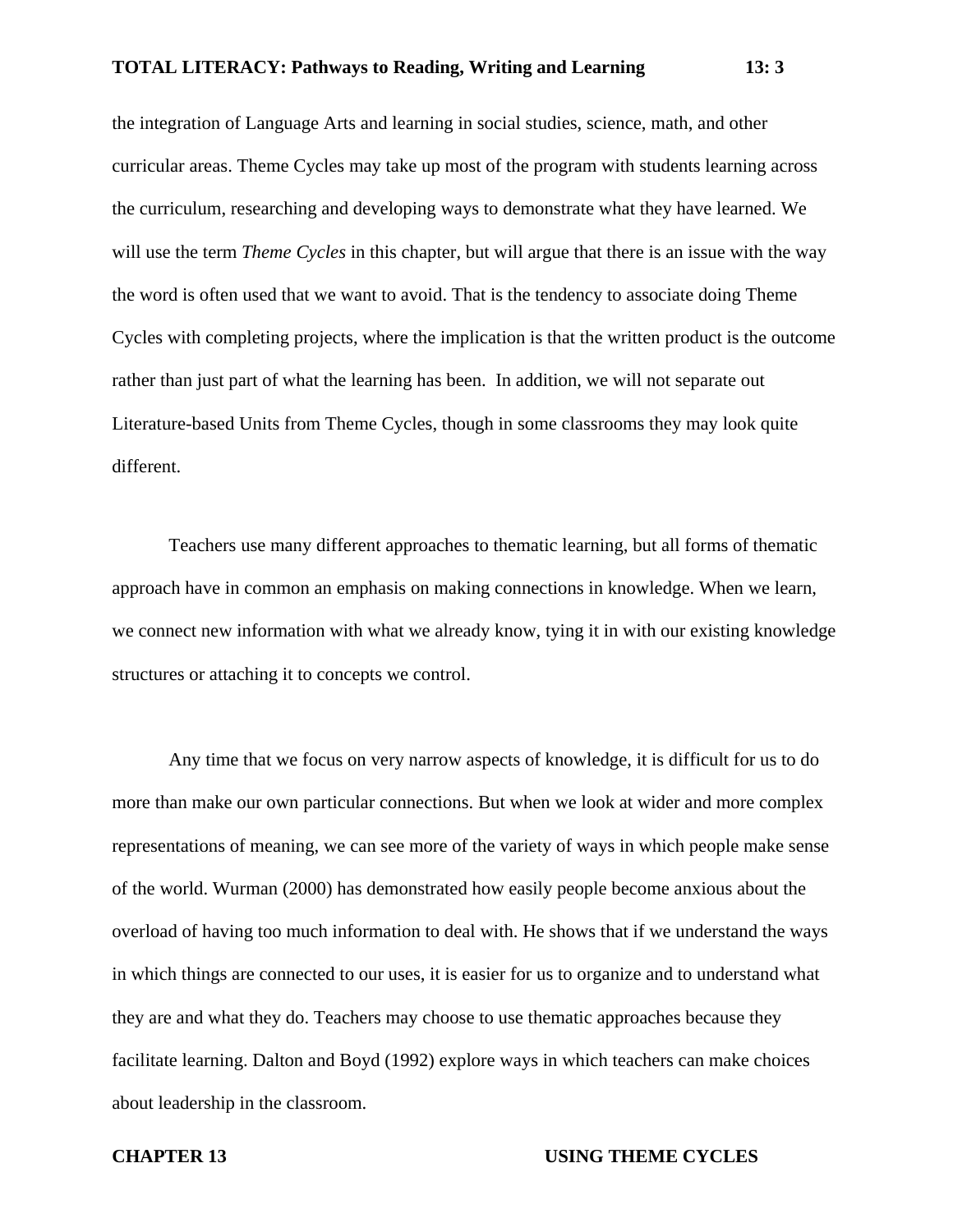Instead of choosing to feel overwhelmed by the knowledge explosion, the pressure of external forces and 'more and more to teach', they are choosing to move to an economy of learning -- learning and teaching that is more economical because it is centered on principles that underpin the way they operate as teaching professionals. Unlike packaged programs, models and activity books, such principles offer guidelines against which to measure the worth of external resources. They provide a holistic or 'big' picture for us all to work towards in terms of leadership, learning and human growth, relationship with self and others, individuality, interdependence and harmony. (Dalton and Boyd, 1992, p 3.)

 One of the ways of putting those principles into effect is by using Theme Cycles. Theme Cycles are studies that begin with the recognition that there are many aspects of knowledge that are strongly related to each other. In practice they often involve making some specific connections amongst various aspects of the world we live in. They may, for example:

- $\triangleright$  connect different books by the same author;
- $\triangleright$  connect books by different authors on similar topics;
- $\triangleright$  connect different animals by looking at their shared common environment;
- $\triangleright$  connect a range of different kinds of information about a particular topic;
- $\triangleright$  connect different ways of looking at the same kinds of information;
- $\triangleright$  compare different parts of the world
- $\triangleright$  explore different stages or the sequence of processes.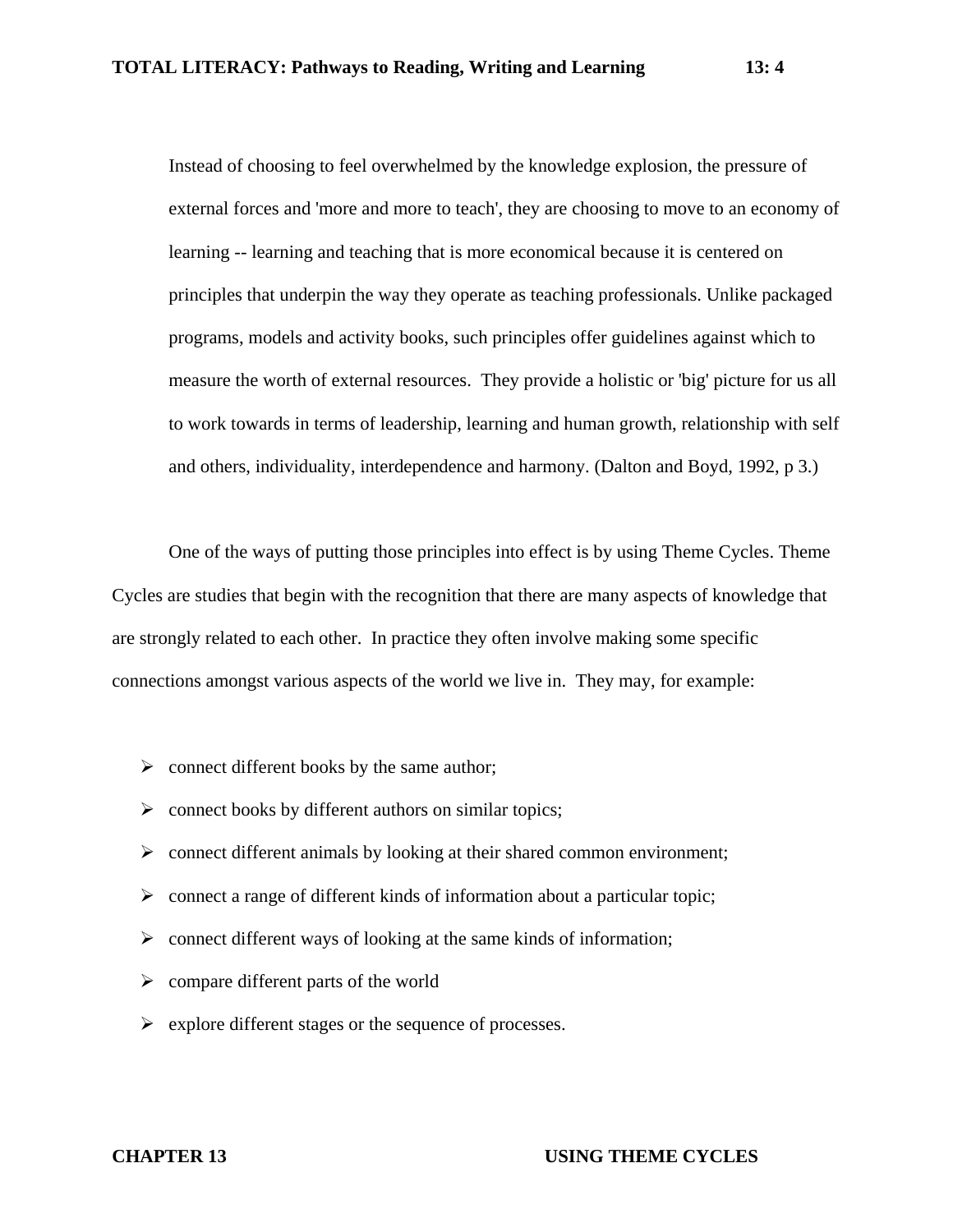Whatever the nature of a Theme Cycle, it will enable students to make significant connections amongst things, people or events that enhance their real knowledge about the world and themselves. Much of what takes place in education at all levels, and particularly in schools, has been – with good intentions - cut up into what seems like manageable pieces to be presented to students. Unfortunately, in the process, it has lost some of its connections with the real world. Subject boundaries are often imposed artificially to make information easier to handle; the pieces may seem to be more easily sorted out and identified. But the result can be like a jigsaw puzzle where the little pieces may actually be harder to place because they are not seen in relation to other pieces and they go nowhere until they can be connected to other pieces. Students may identify the pieces, but not get the big picture. Thematic approaches start by making connections, and they provide experiences that are broad and rich enough in detail to enable students to connect their learning with real life.

 In real life, what is learned in one situation will apply to other situations, and knowledge gained in a particular discipline is relevant to other disciplines. It often makes more sense to see relationships among different aspects of the real world than to regard them as discrete entities, even though it may be convenient to treat them separately at times. A simple example is that isolating the sounds of letters is an artificial notion, which gives an unrealistic message to students. Letter-sound relationships are important for reading, but they are learned more effectively when they are looked at in the context of known words and in continuous text (Clay, 1991). Similarly, many forms of graphs are useful in depicting information, but they should be learned as students have a need to display data. To take a more complex example, a logbook is a kind of journal, which systematically records required observations. It would be possible, but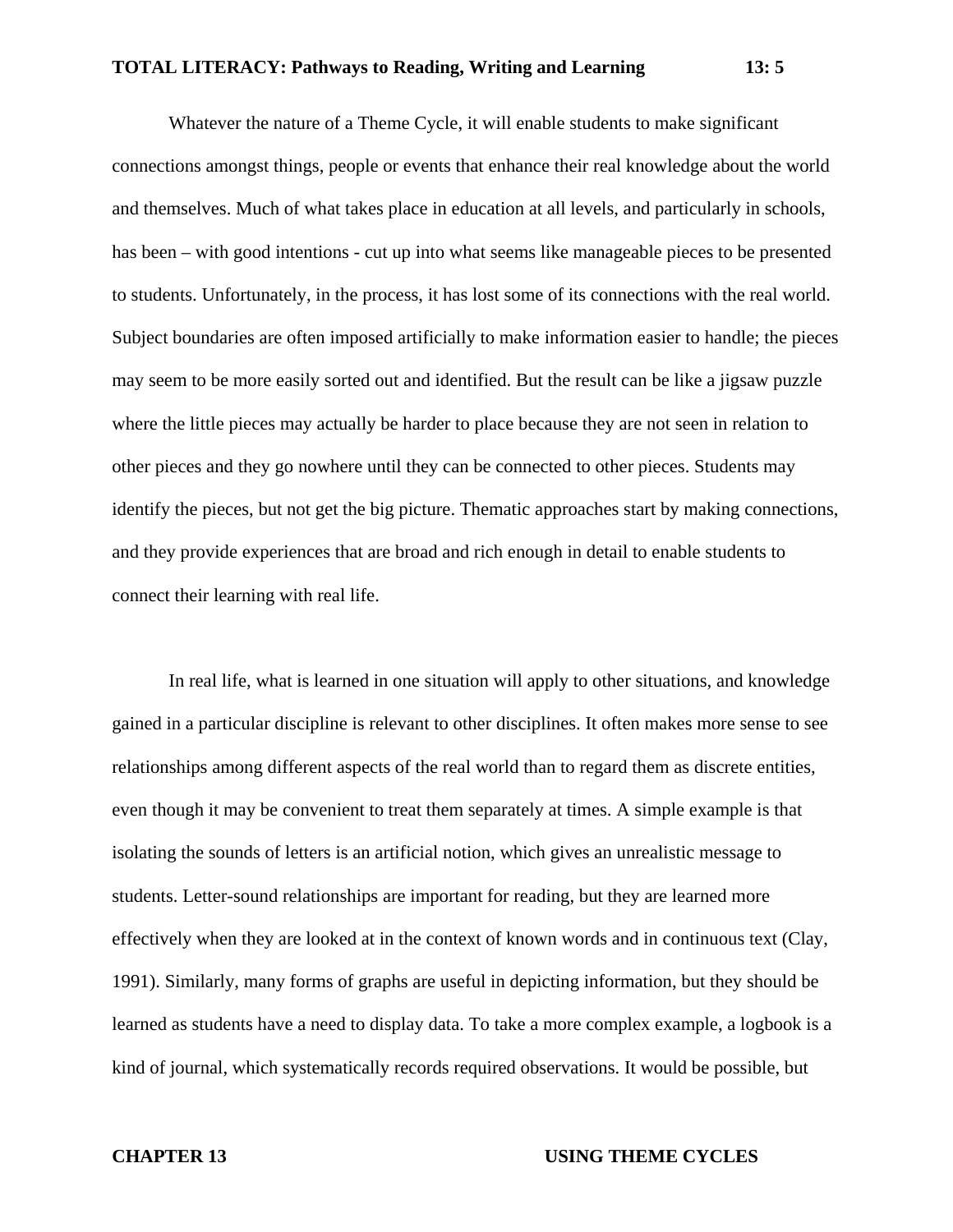rather pointless, to teach students what a logbook was without putting them in the position of needing to use one. They could be taught the differences between the self-selected thoughts and observations of a journal or diary, and the structured, consistent observations of a logbook. They could even undergo simulated experiences where they pretended to be a ship's captain, for example. But if the genre of logbooks is to make practical sense to students it should be learned, supported by whatever specific teaching is necessary, in the context of a real need - an instance of how logbooks are actually used in our culture. An illustration of this is given in the sample planning unit on "Chickens Aren't the Only Ones" later in this chapter. Observations of chicks in the classroom should be recorded in systematic ways. Then students would readily learn how logbooks work because compiling them would have a real purpose, providing an opportunity to compare the data gathered by the students with that displayed in resource books, and opening up explorations of ways of depicting the records of observations. This indicates something of the advantage that thematic approaches have in associating interesting information across the curriculum and in providing a means to learn both subject matter and language skills.

# **DIFFERENT STYLES OF THEME CYCLES**

 The word "theme" has several related meanings. At least three of them are significant in understanding the idea of Theme Cycles. A theme can be a repeated visual or auditory effect in art and music, an element that is common to several parts of a painting or a piece of music around which other elements are arranged. Themes are also organizing or orienting principles that shape ideas, or discourses in a culture. And this meaning of theme can be extended to denote the topic of discourse - what we talk or write about. In the past, the term "theme" has been used to name a topic assigned by the teacher for students to write about, but this usage is not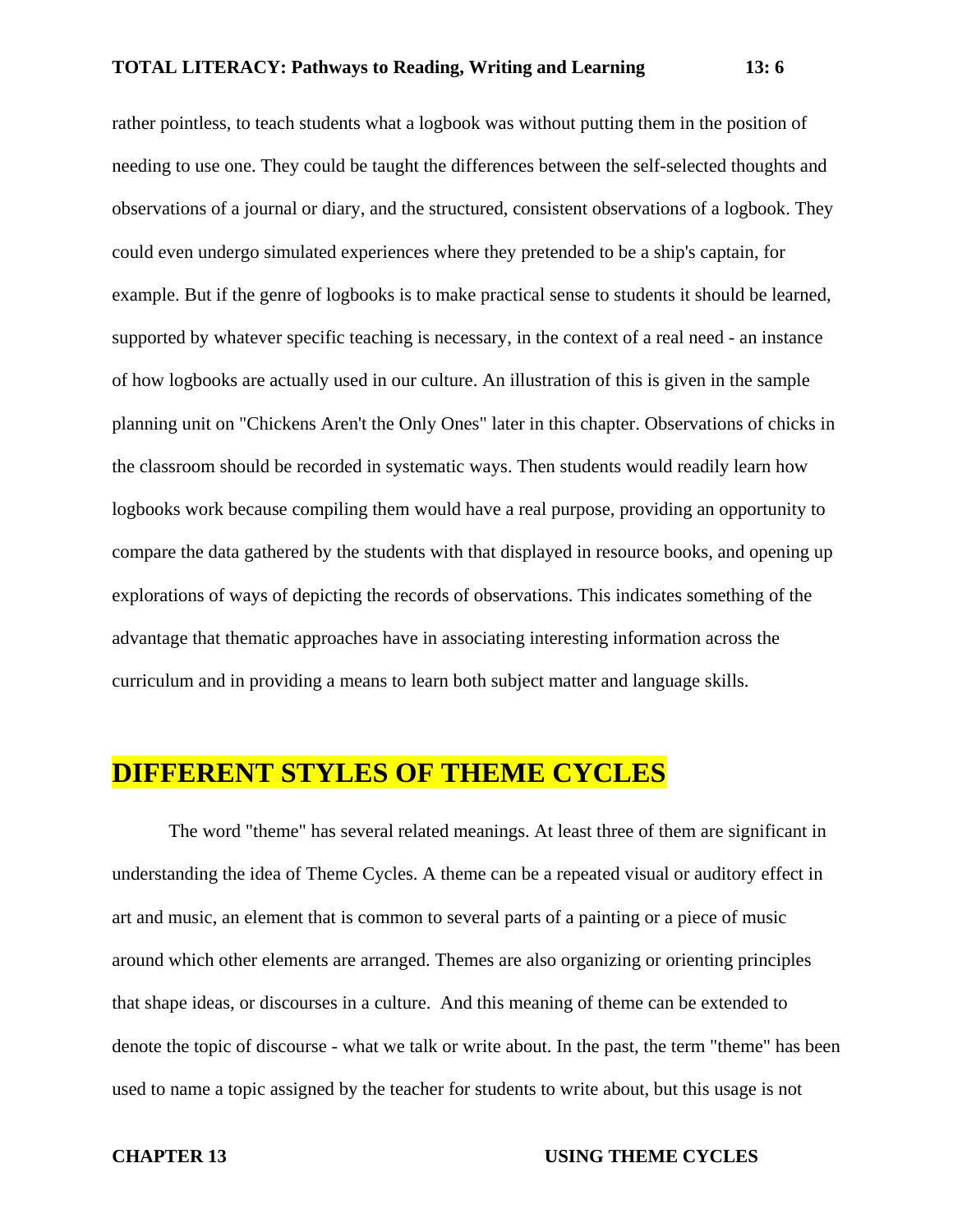what we mean when we discuss Theme Cycles. Our focus is on those meanings, which help teachers and students to bring together a variety of experiences around a common organizing principle.

 Theme Cycles always make connections among experiences, but their scope varies greatly. At one extreme, a Theme Cycle might simply be a single class session, which ties together students' experiences with two different books, such as a traditional and a contemporary version of a fairy tale. At the other extreme, a Theme Cycle might provide a vast range of options which centered around an organizing idea such as "Change" which could keep a class occupied gainfully for a whole year.

 Theme Cycles can be whole class activities where the teacher leads activities that all the students undertake together, or in which more than one class - even a whole school - participates. Units can be conducted as group activities, which are later combined so that the rest of the class learns from the group, which has done each study. Another way of developing Theme Cycles is to initiate individual projects with related topics (Ward, 1988) so that the class builds up a great deal of information which can be shared. This approach benefits from teacher modeling. For example, the teacher could model how to do a biographical mini-project about a notable inventor, gathering information with the students, identifying the key elements of a report, and demonstrating ways of presenting the information. Students could then independently construct projects on other famous inventors either closely following the structure of the model project, or diverging from that, depending on their own stage of development in such work. As will be obvious from these few examples, there is not a single right way to conduct Theme Cycles.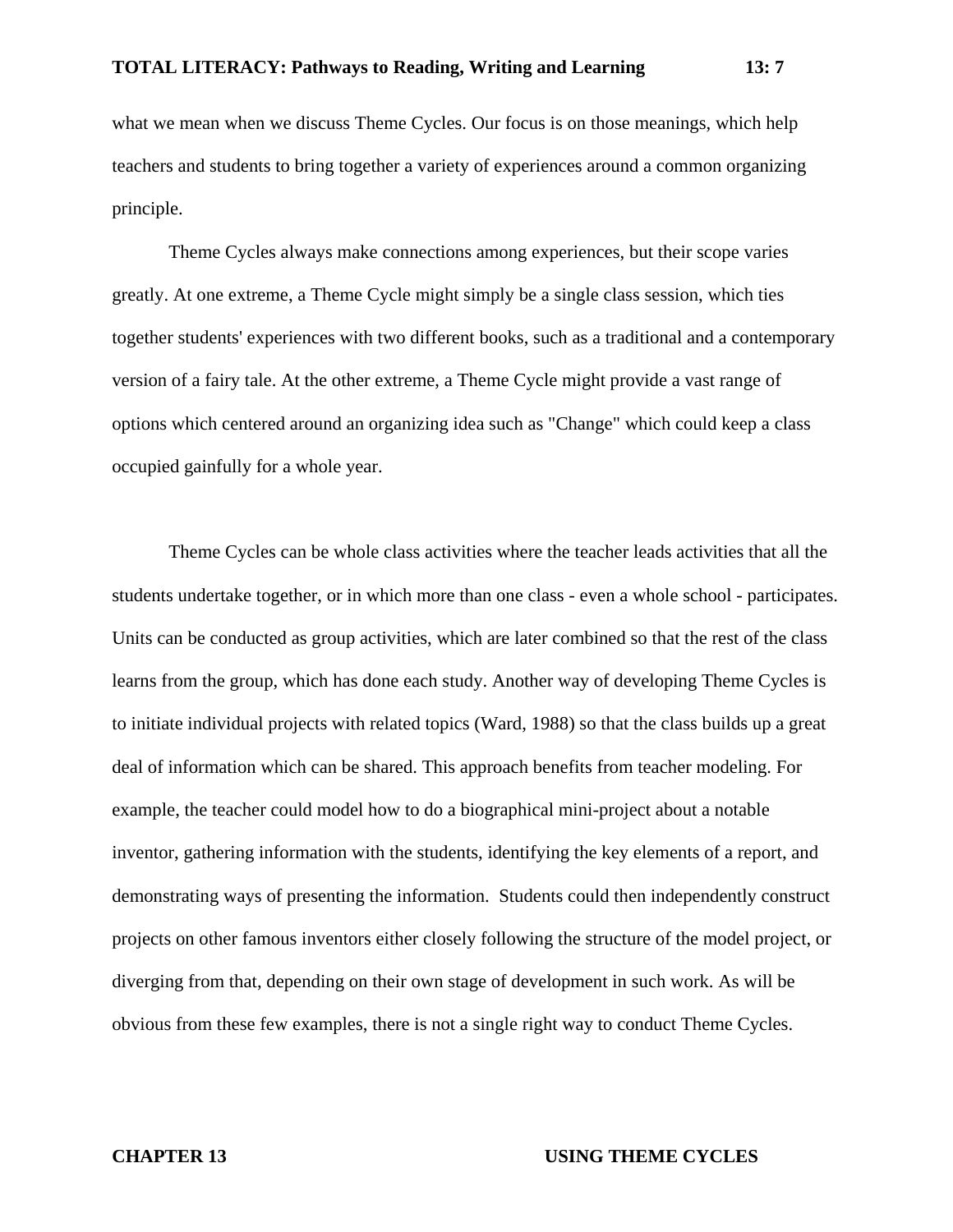One of the challenges for teachers to face in adopting a thematic approach is that such ways of working often are better suited to student-centered learning than to direct instruction, or skill and drill approaches. However, when teachers move to using student inquiry as a means of learning, they often seem to act as if the students were meant to learn on their own. Teaching in Theme Cycles still has a strong role for teachers. They need to create appropriate contexts for learning to take place in, make the activities as relevant to the real world as possible, and interact supportively with students. Theme Cycles should provide learning challenges to students with teachers working on enabling strategies that provide the right kind of instruction to facilitate students' engagement with worthwhile learning tasks. It should be clear that undertaking a Theme Cycle is not just a matter of doing a set of worksheets on the same topic. Instead, Theme Cycles should be developing students as "experts" in a field of real learning, developing ways of thinking about subject matter or content the way that professionals in that field would think. Teachers may find that they develop new skills themselves when engaged in such explorations, because often the most effective way for them to work is to take on the mantle of a professional in the relevant field themselves.

## **SOURCES FOR PLANNING THEME CYCLES**

### **WHERE DO IDEAS FOR UNITS COME FROM ?**

Where do ideas for units come from? There are several different ways in which planning for Theme Cycles may begin.

 $\triangleright$  Curriculum requirements. The starting point for a plan may be skills or content that the teacher is required to teach by the education authority. The teacher may begin by identifying a skill that must be taught and practiced and then seek to find content that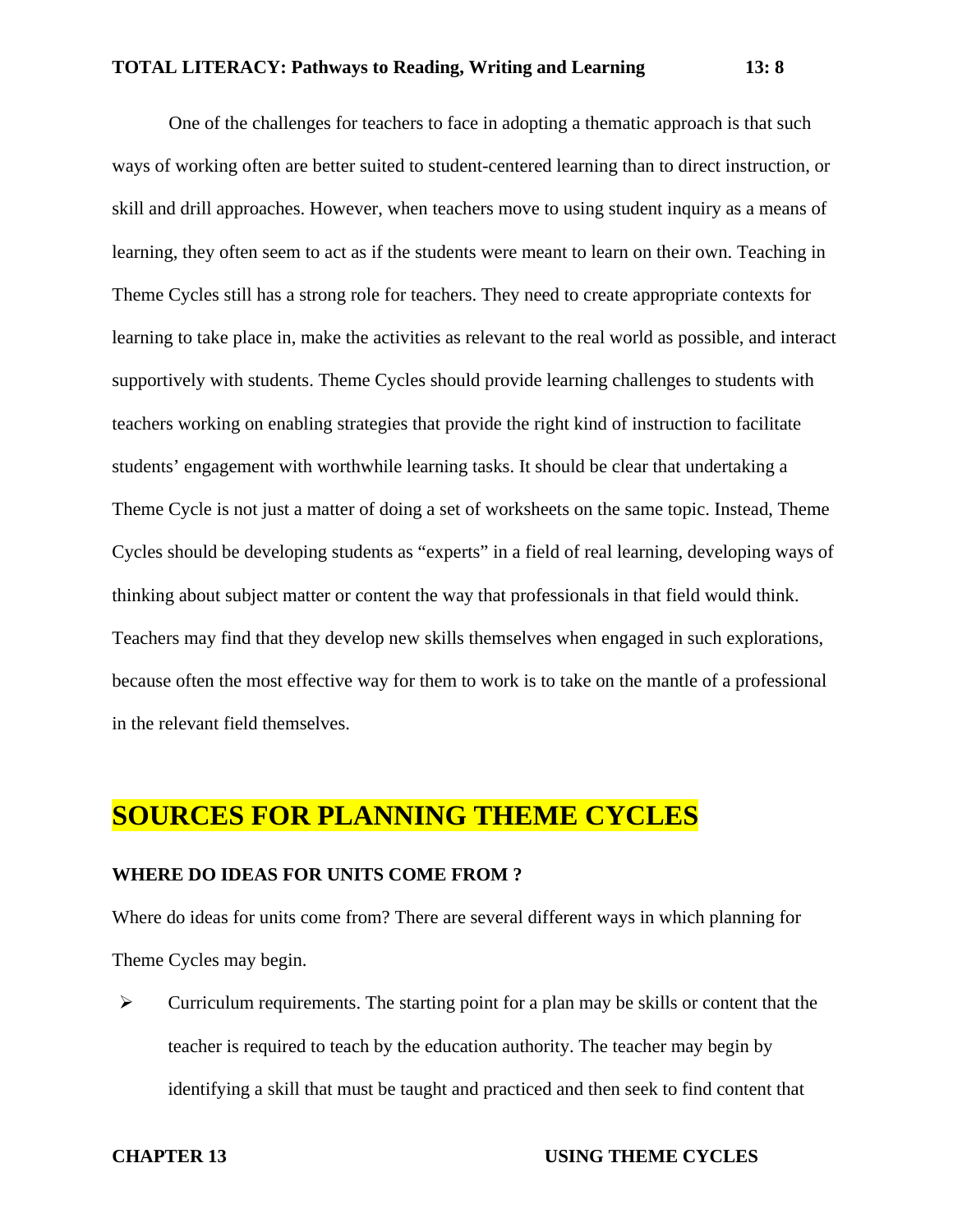provides opportunities to work on the skill. Alternatively, it may be coverage of the content which is required and the teacher may then focus on identifying the language abilities which will be taught and practiced within the unit.

- $\triangleright$  The interests of the teacher or students that may emerge from other learning for individuals, a group or the class. Often an interesting aspect of some other study may trigger a fascination in the teacher or one or more of the students that leads to a thematic study for the class or a group or individual project.
- ¾ The stimulus of a direct experience. A particular experience, individual or shared, planned by the teacher or occurring incidentally, may trigger a desire to continue study of related topics. Excursions often provide an organizing focus for a Theme Cycle
- $\triangleright$  The stimulus of a book or other vicarious experience. Perhaps the teacher reads a book to the class and the story, or the information, or some idea in it arouses such interest that the class or one or more individuals extend their engagement with the ideas into a Theme Cycle. Web investigations often start from a snippet of information that someone in the class finds on the Internet.
- $\triangleright$  Seeing a unit that another teacher has found to be successful. Theme Cycles can be versatile so that an effective unit at another grade level or in another school can be adapted to a new situation.
- $\triangleright$  Events of local or national importance. These may provide excellent opportunities to explore ideas across the curriculum. However, it is suggested that teachers should avoid over-emphasis on Theme Cycles on holidays and festivals, etc. These can be stimulating and interesting, but they often assume an unrealistic importance in the curriculum and take up a great deal of time without contributing much to students' knowledge.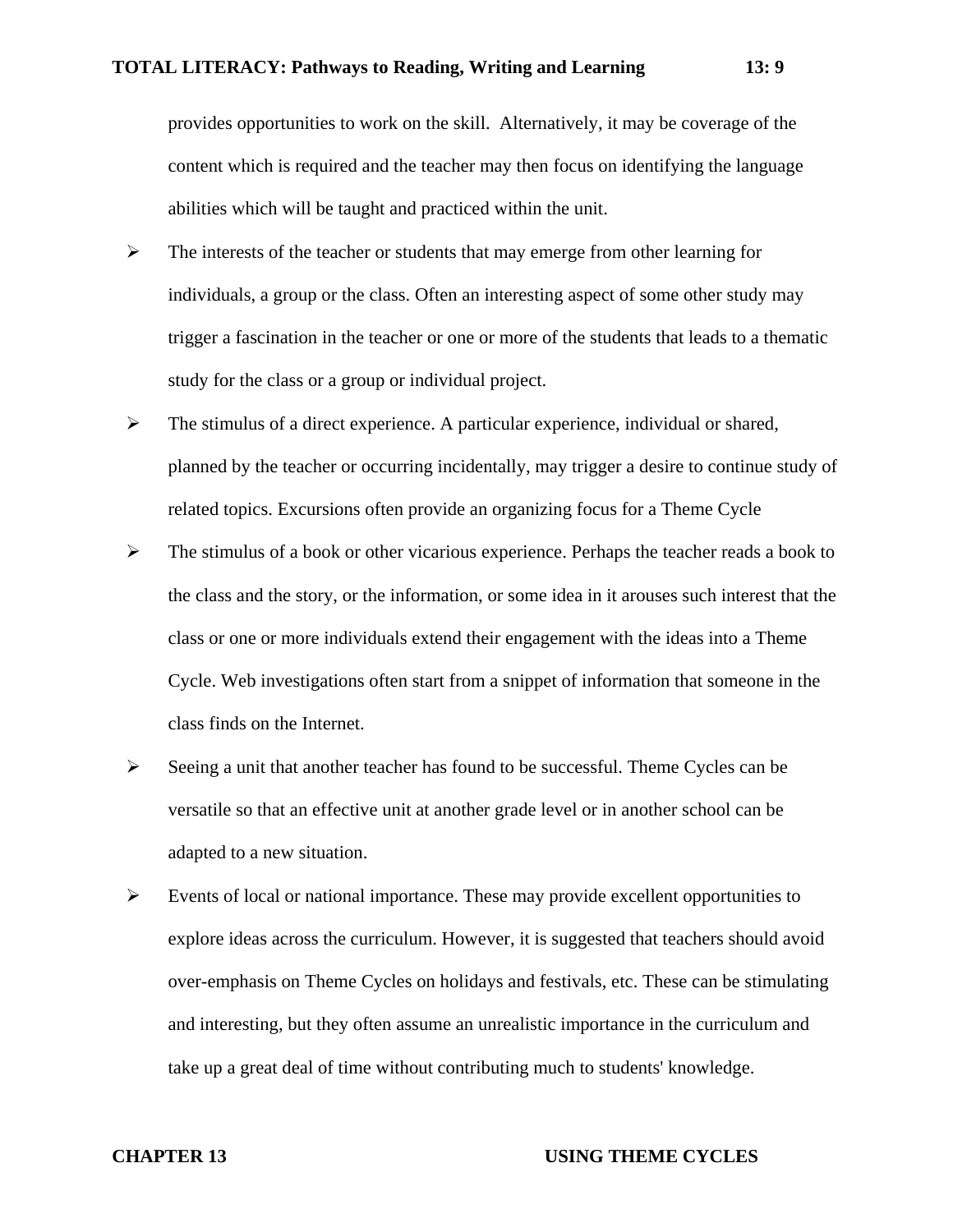The most important idea in planning Theme Cycles is the realization that the unit should advance students' knowledge of both subject matter or content, and of language and work skills. Each Theme Cycle undertaken in the classroom automatically fits in some way into a sequence of activities or units. Teachers may plan with an emphasis on the content that they want the class to work with, or an emphasis on the skills that they want them to develop, but in an integrated or Theme Cycle both strands will always be involved. If it is the first unit of the school year, then it will set the tone for much of what will happen in the class for some time to come. The initial Theme Cycle provides an orientation to a productive mode of learning. This is a time to establish work habits, to identify the strengths of the class that the teacher will build on in later units and to begin identifying areas of student performance which may need specific attention. This attention to ways of working is not confined to the opening unit but will be maintained throughout the year. However, it is only one side of the value of Theme Cycles for learning. The other side is the information which students learn to handle. Notice that this is not just a matter of learning information itself, but becoming adept at gathering, selecting, transforming, recording and reporting information.

 Teachers using thematic approaches have objectives which address the processes of *how* students learn, and other objectives which address the content of *what* students learn. Both kinds of outcomes are important and should be planned for. But because Theme Cycles allow students to explore so many ideas in such a variety of ways, it must be expected that there will be outcomes that are important and useful but different from and beyond those which were actually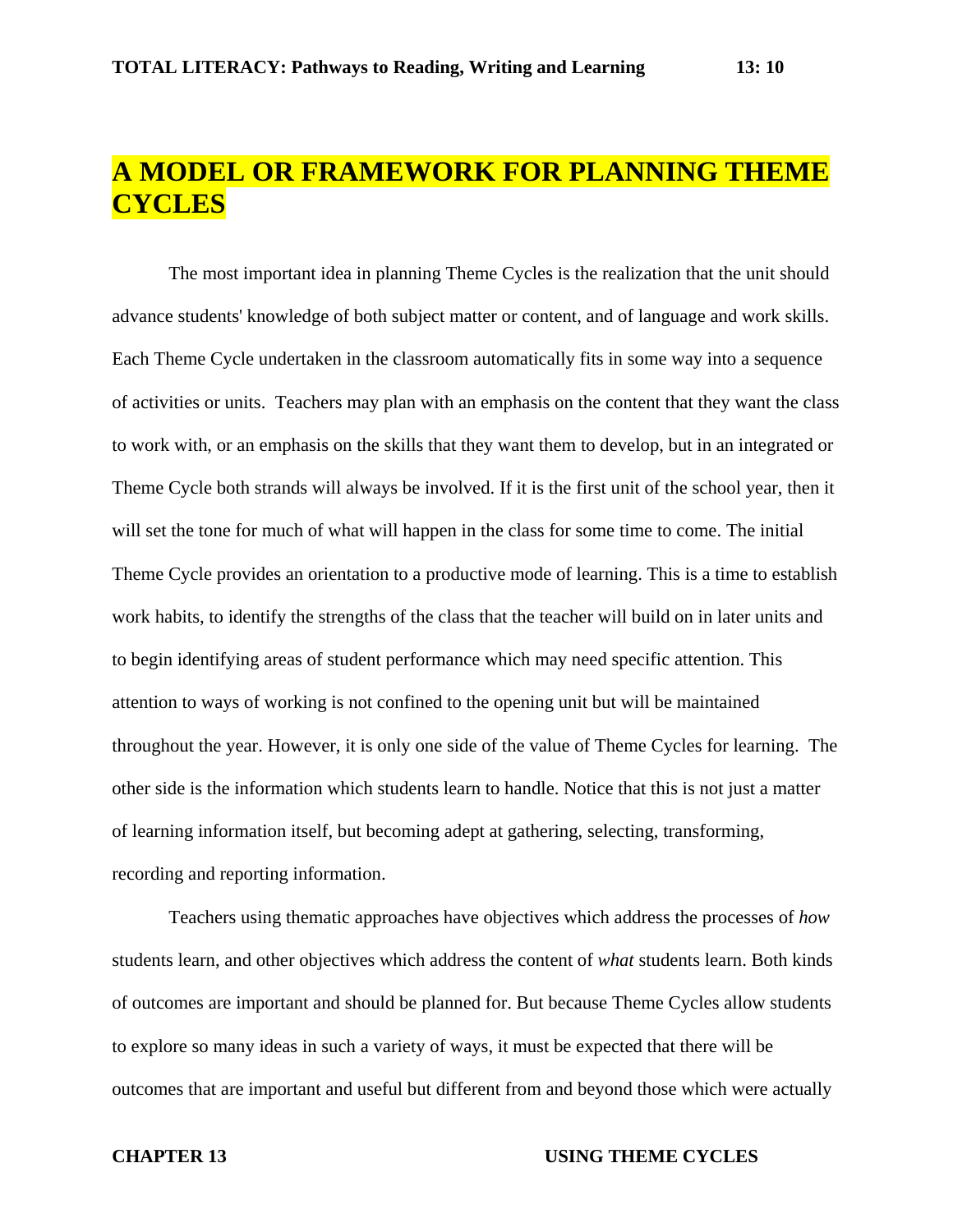intended and planned. This open-endedness of outcomes means that the planning itself must be open-ended. Teachers who use Theme Cycles effectively DO plan carefully, but they know that they must add to and adjust their plans as the unit progresses. They will also find that some of the planned worthwhile activities no longer fit within the available time and need to be deleted from the plan. When students and teachers become jointly engaged in developing ideas in Theme Cycles, the teachers' expectations of what students can do, or what they are ready to learn, tend to be overtaken by the reality of students' accomplishments. An information base for learning provides a launching pad that enables learning to take off and travel far beyond what students are likely to achieve when they are not engaged with real ideas but are simply focusing on language skills. But this learning progress is not just learning of content. When students have real purposes for reading, listening, talking and writing, they develop their language skills to fulfil their need to understand and to communicate. And when they need more information about how to accomplish some task that they really want to complete, they are more easily taught the necessary skills in focused learning episodes or mini-lessons.

 As students learn subject matter and language skills to accomplish language tasks, they need to be provided with opportunities to demonstrate their mastery and control. These opportunities to perform have traditionally been over-powered by the notion of testing. A more productive view would be to see them as a time to display learning, by pulling together what the students have learned and to transform it or represent it in some way that involves more than just repeating what has been covered in the program.

 There are several aspects of learning discussed in the preceding paragraphs that can be identified as stages in the sequencing of activities within Theme Cycles.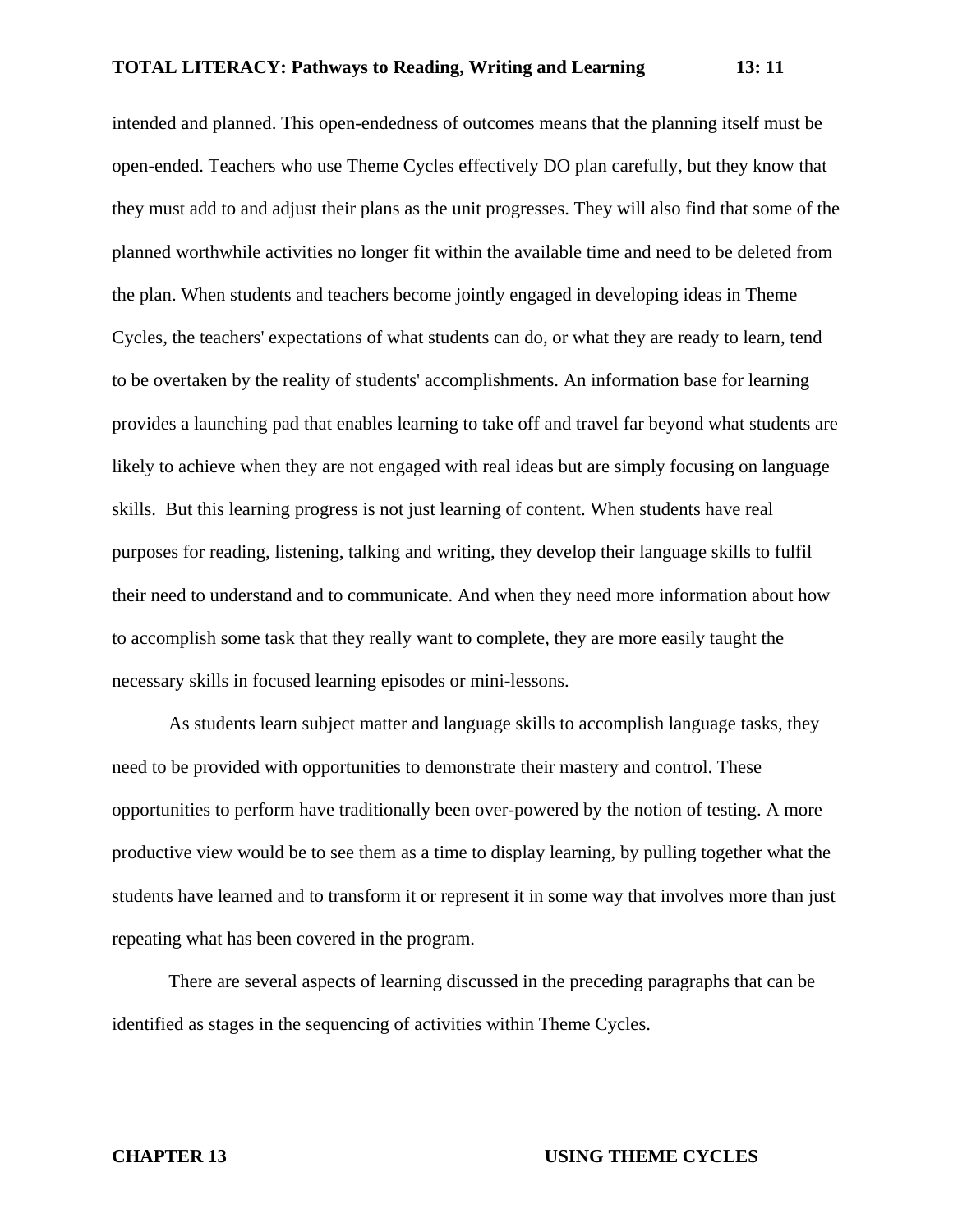## **INITIATING ACTIVITIES**

 The first stage of a unit is made up of Initiating Activities that provide an introduction connecting to earlier units or experiences but having as its main purpose to orient the students to the new theme or topic. This stage focuses on one or more significant ideas and experiences that will frame the unit of study. It involves the use of one or more stimulus events to open up the study, to give the teacher and students an opportunity to shape the unit and to negotiate the kinds of activities which will take place within the theme. Teachers vary in their willingness and readiness to allow students to play a major role in developing the curriculum. For many teachers it is more appropriate that they take the major role in planning themselves, and allow limited scope for the students to design or select activities. But there is a growing number of teachers, especially those who work with middle and upper grades, who feel comfortable giving students a considerable say in how they will engage in the study of a topic and in choosing the actual topic to study. Wherever you fit on this continuum of teachers, you should recognize that students learn more effectively when they are able to assume a degree of responsibility for their own learning. The Initiating Activity should give them an enthusiasm for the thematic topic and a belief that it has many interesting possibilities for learning.

 A good way of thinking about some aspects of the beginning of a unit, is to call it "The WOW stage". That means that the teacher is encouraging the students to be amazed and excited about some of the things that they are finding out. The stimulus of well-made video programs or other resources may capture the students' imaginations and enthusiasm. It helps to gather up a lot of resources that students can start to survey so that they are developing a sense of how much interesting information is available. Many students enjoy browsing the web seeking relevant sites and accessing material that will be helpful for more in-depth study later on. Given that many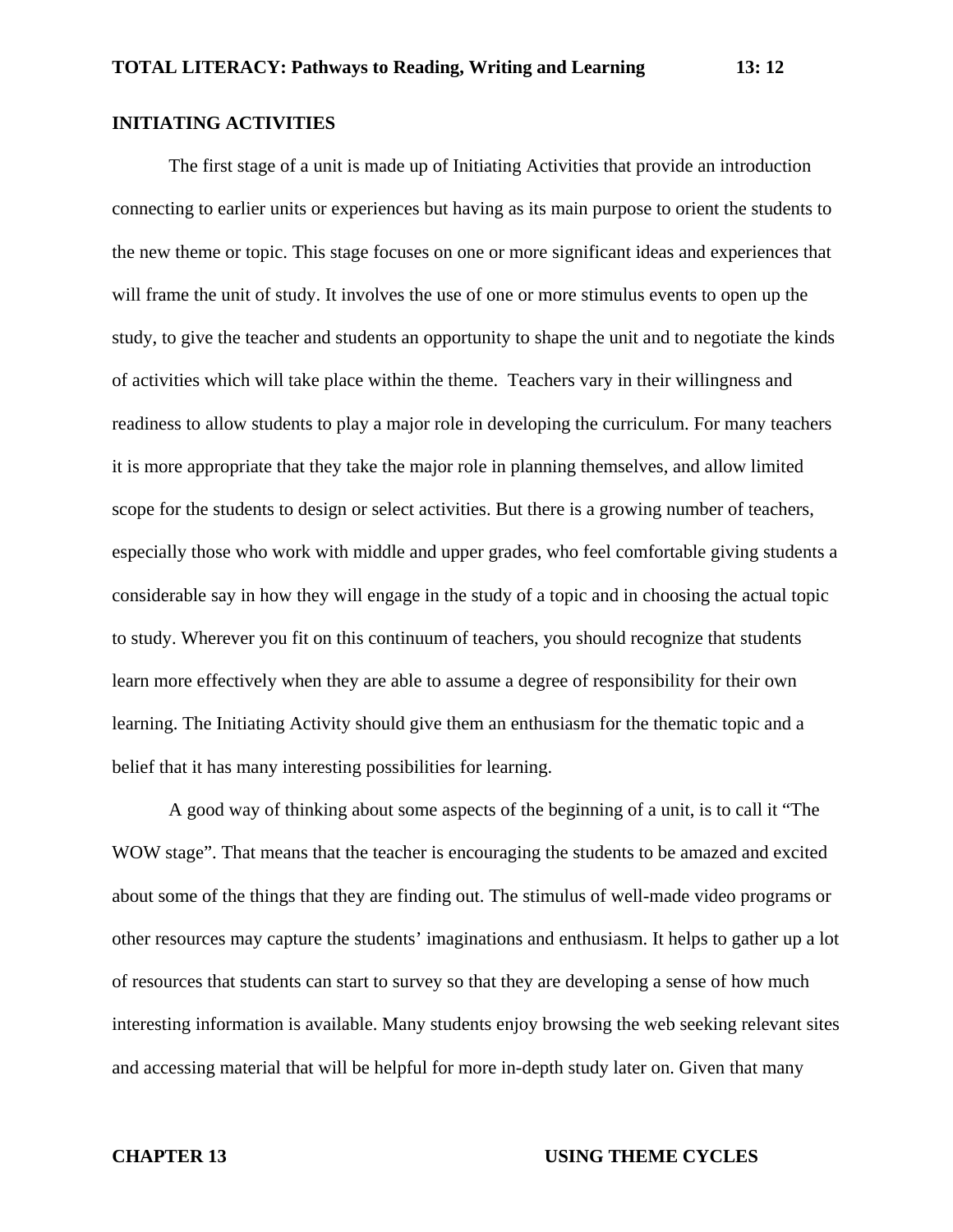students are not easily fired up about learning, a lot depends on the teacher's own enthusiasm in getting started. Needless to say, a teacher about to start doing the same unit in the same way that he or she has done it for many years would be well advised to find a different topic, new resources and new ways of looking at learning.

 Evaluation of the program and assessment of the students' learning begins in this stage. Teachers should make observations of student attitudes, for example, and in some units at least there will be samples of work that can be gathered for comparison with later efforts. Students should be helped to understand that assessment that demonstrates that they do not know something is helpful both to themselves and to the teacher in identifying what needs to be learned during the unit.

### **ENHANCING ACTIVITIES**

 The second stage of the unit constitutes the major portion of the study. Planning for this stage involves identifying worthwhile activities that will extend students' knowledge of the content and their control over language functions. This stage may be called the Enhancing Activities. Most of the learning within the unit will take place in this stage. The Enhancing Activities fulfill two functions that might be viewed as either parallel or intertwined. The modes of language - listening, speaking, reading and writing - are the vehicles for most learning to take place. Language Arts teaching has as its purpose to enhance the ability of students to use language for a wide range of purposes in a wide range of situations. But these language abilities are learned most effectively when we use language for real purposes in real situations. Teaching language skills is done in the context of using language to get things done. Teachers can vary the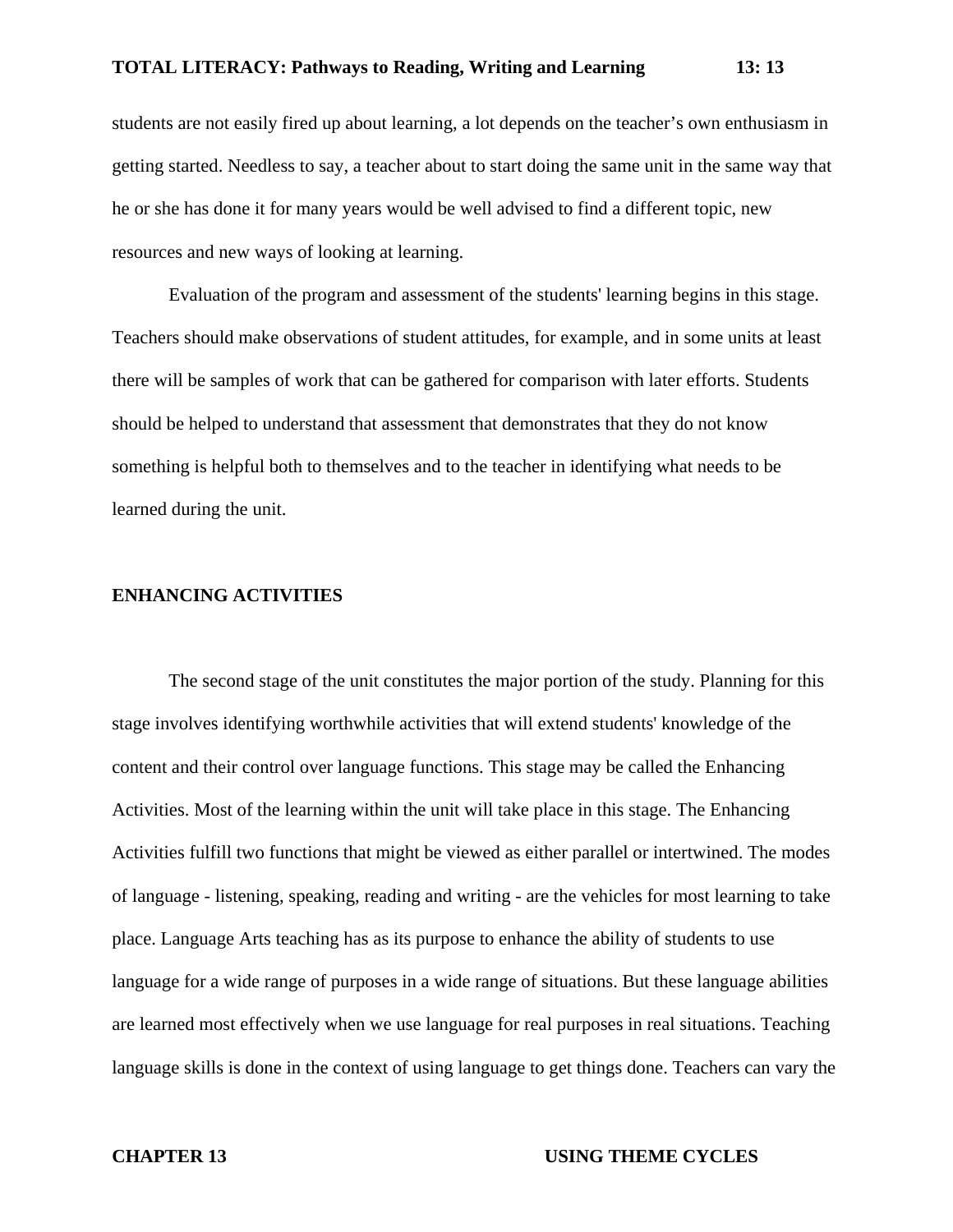focus of their attention from the message in a written or spoken communication to the form or structure of the language used, or to some particular element of the language. This change of focus needs to be made at times when the teacher believes that more information about how language is used to fulfill particular tasks will:

a) enhance students' performance of those language tasks; and

b) improve their ability to apply what they learn to new language settings; and

c) improve their ability to use the same function with other subject matter.

Thus, at some times during the Enhancing Activities of a Theme Cycle the teacher's focus is on language skills. Nevertheless, the major importance will be attached to the subject matter, content, or message of the material being studied. If students are going to enjoy thematic approaches and get most benefit from them, it must be clear to them that the unit is not just a thinly-disguised excuse to teach them skills. Students can and often do get excited about learning skills, particularly those that give them access to new information, like web searching skills. But they want "to know stuff" and that has to be a central concern of Theme Cycles.

 Evaluation of the program is essential to ensure that this stage is developing children's understanding and skills, because if it is not doing so the program needs to be adjusted. Part of the evaluation process may involve assessment of students' performance, but the emphasis should be on evaluation that is formative rather than summative. Assessing how well the students have learned what has been negotiated and what else they have achieved, is an on-going process and depends on careful observation at all stages of the unit.

### **SYNTHESIZING ACTIVITIES**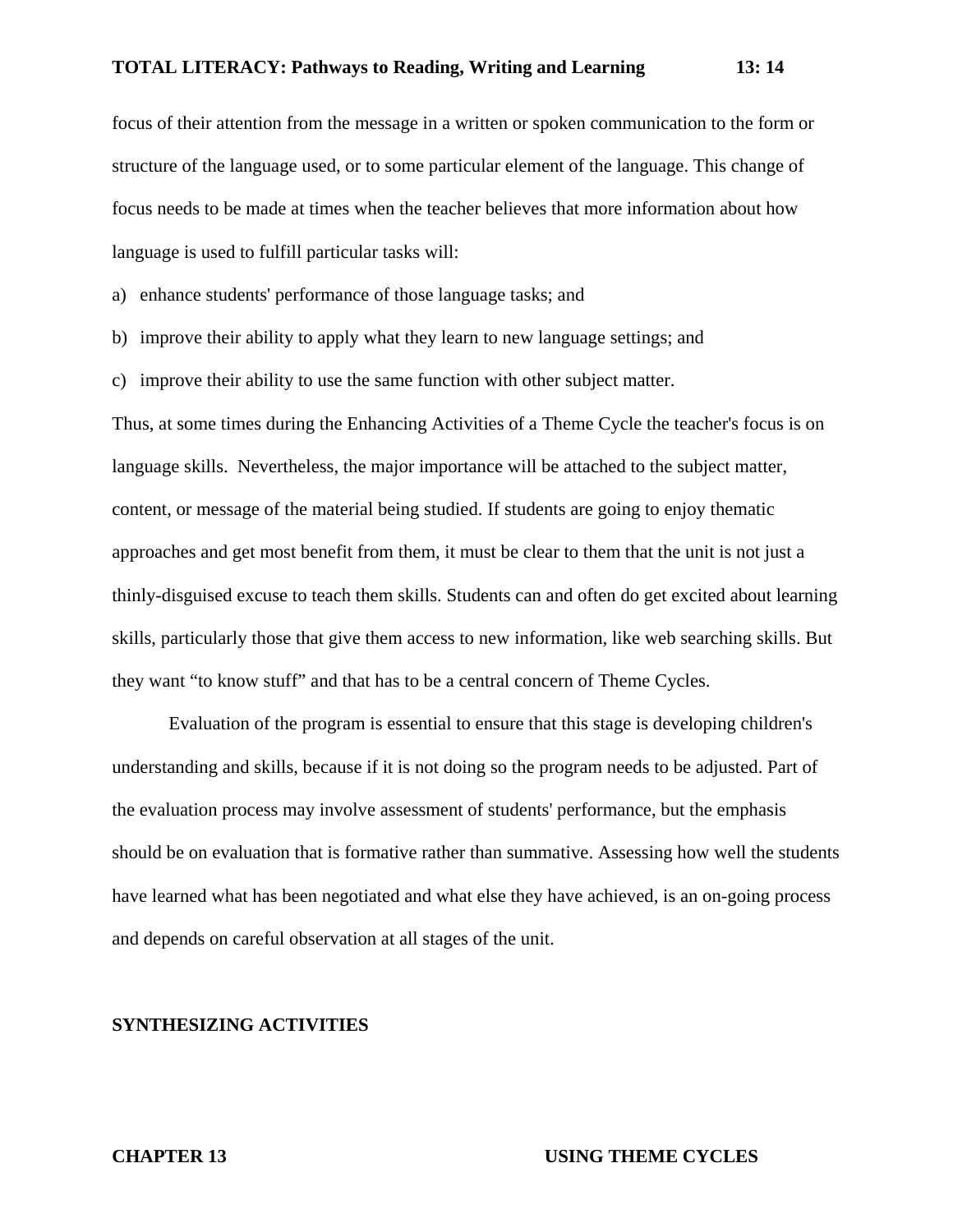The third and final stage of the Theme Cycle can be called the Synthesizing Activities. In many ways this is the most significant part of the evaluation and assessment of the unit, but it should serve more to provide opportunities for students to bring together what they have learned and to display aspects of their learning outcomes. In many instances, this stage should encourage transformation of the material learned so that it is clear that the student has internalized it and is not just reproducing it. The Synthesizing Activities constitute more than a test situation and more than a single culminating activity, although both of these may be part of their nature. Where possible, the Synthesizing Activities should provide students with opportunities to talk, write and use other forms of display for an audience which goes beyond the teacher and the rest of the class. Parents need to have some involvement in all stages of Theme Cycles, but the Synthesizing Activities should give them a chance to celebrate learning with their children.

 Theme Cycles do not necessarily proceed as tidily as plans or descriptions imply. A Theme Cycle may not separate clearly into three stages, but planning within this framework makes it easier for the teacher to visualize progress. The terms used in this framework are similar to those used by the Queensland (Australia) English Syllabus (1994) which calls the first phase "Orientating Activities". Other formats for planning units use different terms. For example, Allen, Sampson and Teale (1989) use the terms Focusing, Developing and Continuing to indicate three stages in each activity within a unit. Whether dealing with activities within units, or the whole of a Theme Cycle, it is important to be responsive to the students' interest in the part of the study taking place and to extend, adjust or cut off the activity to get maximum benefit from it. Where it is feasible, the students will make decisions for themselves about their progress through a unit. Teachers who want their students to develop independence, give them options for decision-making within the overall plan of the unit.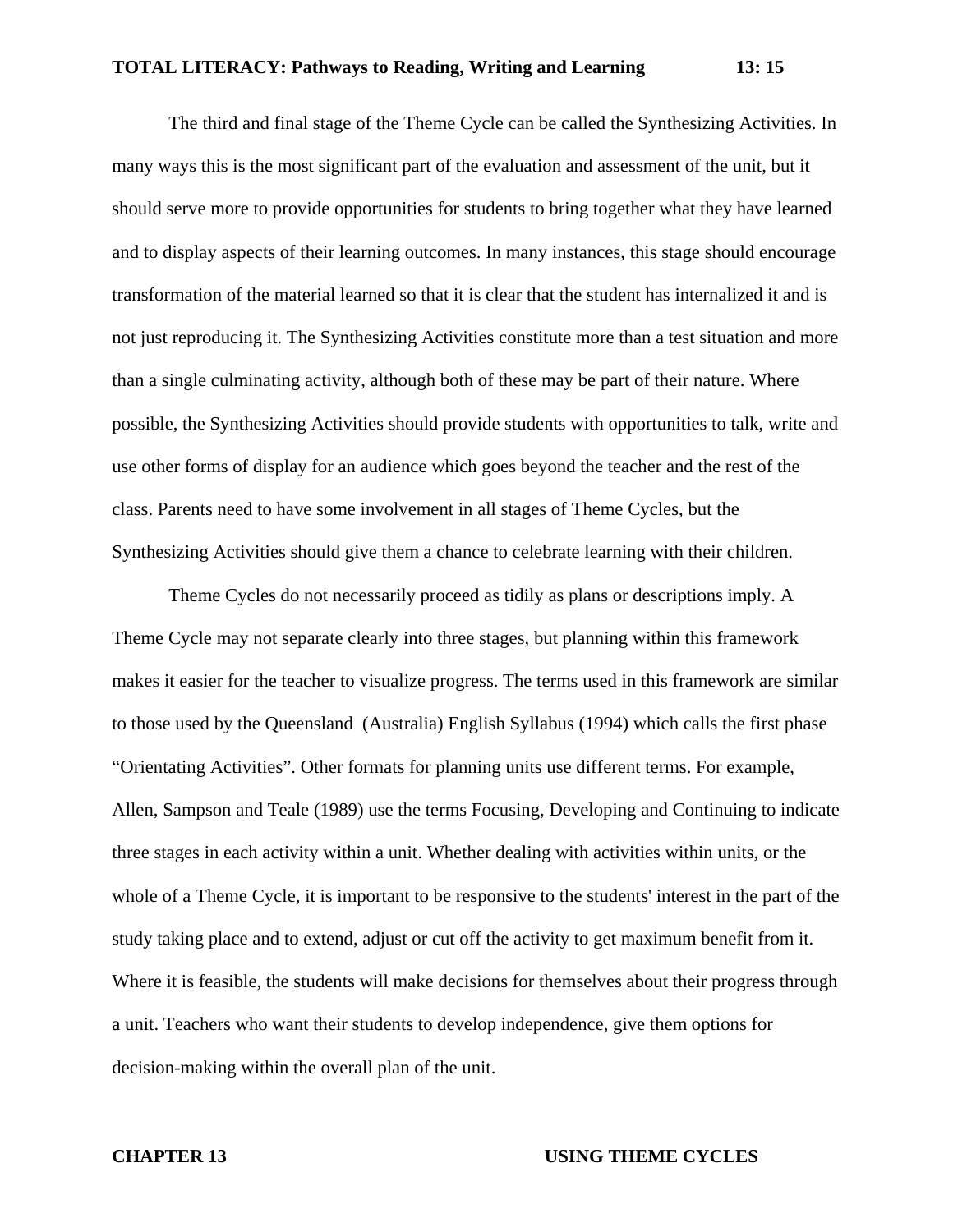# **SOME PRINCIPLES FOR PLANNING UNITS**

### **DON'T FORCE COVERAGE OF THE CURRICULUM**

 Teachers planning Theme Cycles should avoid artificially forcing the unit to cover every area of the curriculum. Some units may naturally have a strong Science emphasis, while others do not. In some cases, it is easy to find useful applications of mathematics activities, but at other times the connection may require more squeezing into shape than is appropriate just to write math problems on the thematic topic, for example. If the math concepts are not being used for genuine math purposes, they should be left out and dealt with separately during the unit. There are many other ways to integrate math as shown in Griffiths and Clyne (1993). Teachers who can not find good quality poetry that fits the theme, would find it better to use none (or to write their own!) in the unit. Good poetry can be used for other purposes alongside rather than within the theme.

 Theme Cycles will vary in the emphasis they place on different aspects of the curriculum. One may emphasize Social Studies /Art /Health, for example, while another may emphasize Science/Math/ Music, but all will be undergirded by Language Arts.

### **PROVIDE BALANCE WITHIN OR BETWEEN UNITS**

 Among the elements that should be balanced in the curriculum are: input and selfexpression; fact and fiction; imagination and information; use of computer-based data sources and book or other print sources; simple and complex ideas; historical and contemporary settings; distant and local issues. Balance does not require an equal amount of each of these. The teacher needs to be sensitive to what has already been covered and to how the students are coping with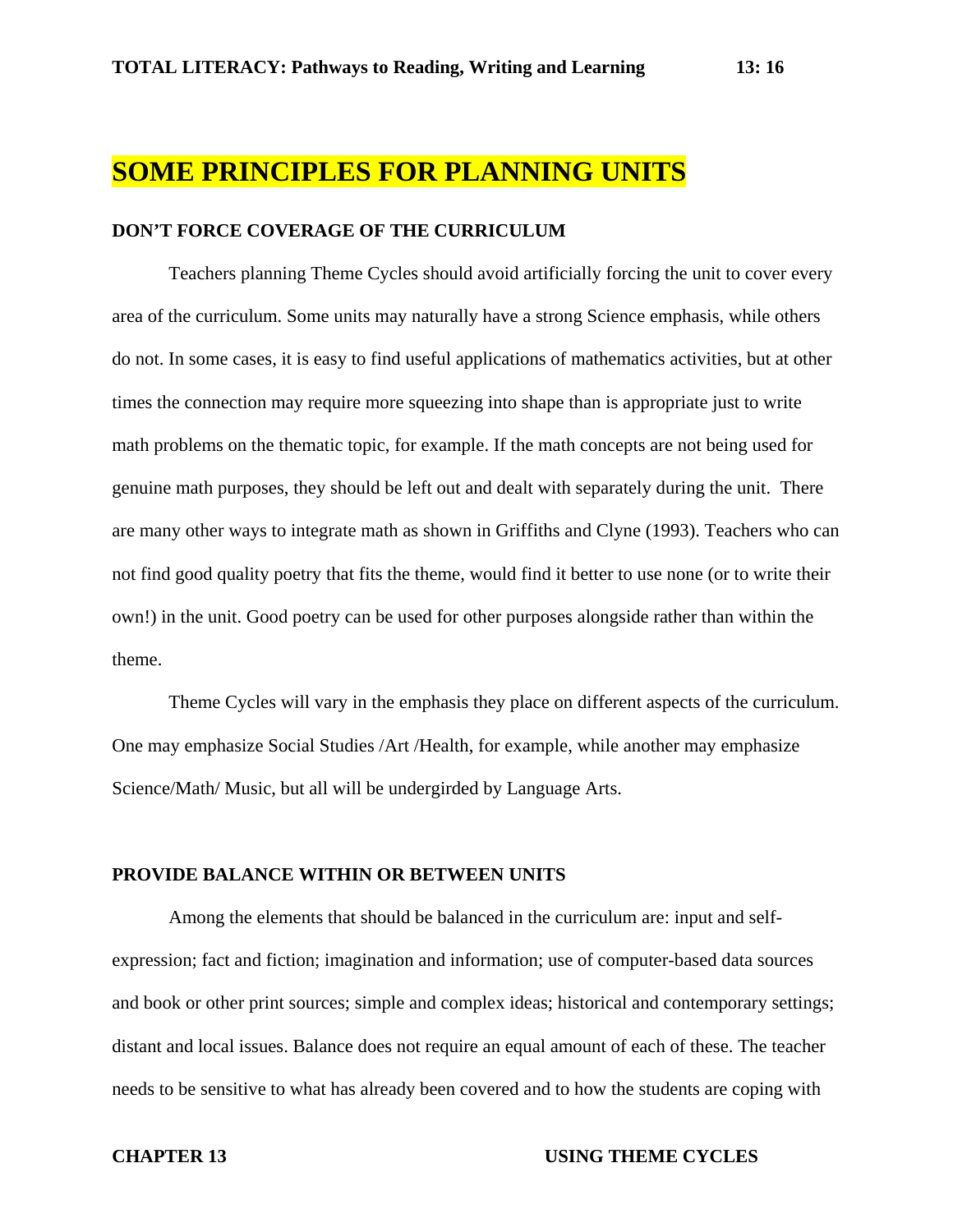particular activities. The program should not over-emphasize input, for example, without giving the students a chance to express their own thoughts, but neither should it expect them to express opinions without being exposed to ideas that will help them form opinions. Balance is also achieved from one unit to another and not necessarily within a unit. Thus, a particular Theme Cycle may heavily emphasize fictional material, but subsequent units may balance this by a stronger emphasis on factual material. Some units may place a heavy emphasis on developing students' writing of expository text while other units explore a variety of ways of presenting reports.

### **USE THE PLAN AS A GUIDE ONLY**

 It is common for Theme Cycle plans to contain more activities than are required in the program or than can be fitted in to the time available, even when it is the teacher's own plan based on first-hand knowledge of the students. Students' abilities are not static over time and their interests also change, so the implementation of the plan must take account of this. The plan should be used as a guide - almost like a menu to choose from. The plan can only be an approximation. If a teacher follows a plan to the last letter of detail, it suggests that the plan has been implemented without an appropriate level of careful observation of the students' learning and development over the duration of the unit.

### **IDENTIFY THE CRUCIAL ASPECTS OF THE UNIT**

 It may be helpful to identify during the planning phases, the key elements among the activities. These may be activities that practice requirements of your education system, such as Essential Elements or Common Curriculum Elements. Identifying these in advance may be of assistance in selecting which aspects of the plan must be retained as the plan is adapted. Other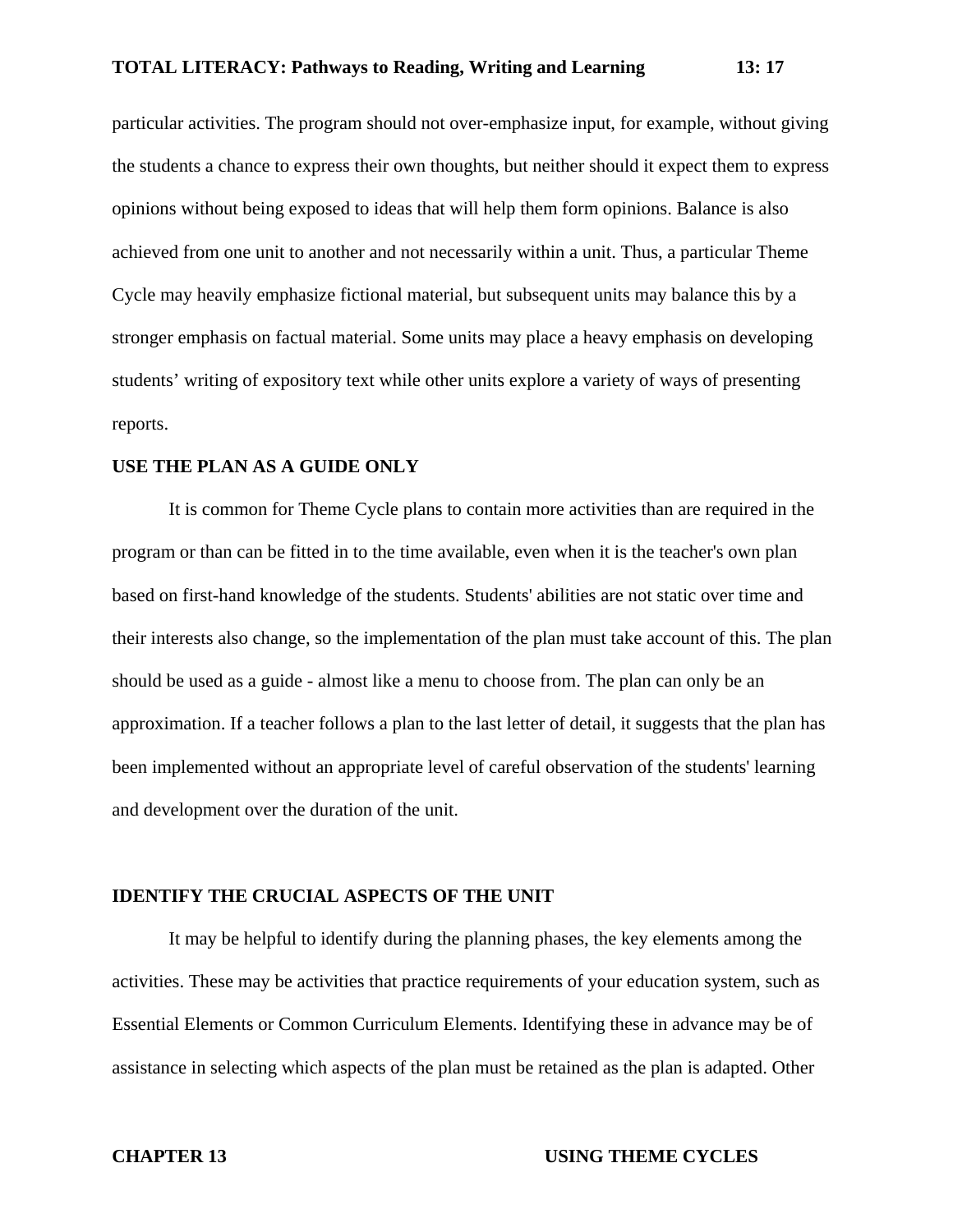aspects of the plan may be optional - activities which are worthwhile, but which may be replaced by others that emerge from students' interests, from additional information, or from resources that the students bring from home.

### **DO WHAT COMES NATURALLY**

 There is no one right way to plan and implement a Theme Cycle. Teachers think and work differently, so their units will take different shapes. But individual teachers will also take different pathways to planning their own units depending on such factors as the initiating idea, their familiarity with the topic and resources, and the students' knowledge and perceived learning needs. All of these factors interplay with the personality and creativity of the teacher. Plans should appeal to the students and the teacher. If a topic does not seem worth spending a good deal of quality time with, it would be better to plan a few quick activities to teach the main points, or to provide resources for a different approach. Theme Cycles should be joyful and interesting experiences. What can become natural for teachers is to realize how much the students are learning and how much they are enjoying following the scent of ideas that they are encountering in open-ended explorations.

### **VARY THE TIME ALLOCATION FOR WORKING ON THEME CYCLES**

 As has already been indicated, the length of Theme Cycles should vary. It is also advisable to vary the amount of time allocated within the timetable on different days within the conduct of a particular unit. Because this kind of work brings so many aspects of language and learning together, it benefits from having blocks of time rather than single short sessions in the daily program. Because school situations vary so much, it is not possible to recommend a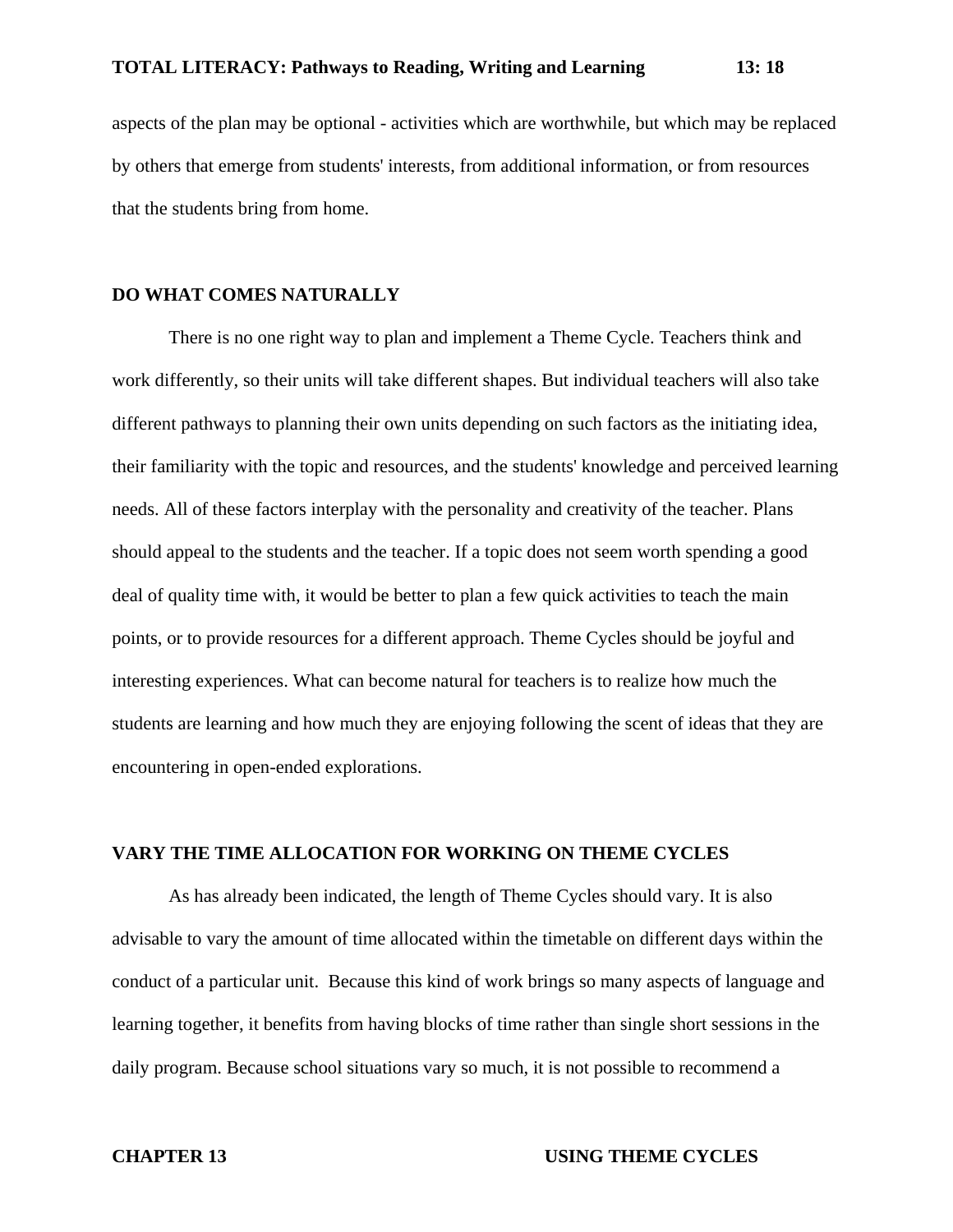particular way of working. Teachers should note that sometimes the amount of time allowed is too great and makes difficulties for students who do not prioritize their own use of time well, and sometimes it is too short to allow students' interests to develop fully. Once again, a balance must be provided, and if possible, allowance made for some students to continue on individual studies while others have switched to working with the teacher. Some units start from a single event like the reading of a book and gradually develop as students' interests are extended. In other cases, a whole day might be devoted to a high-impact set of experiences that launch the unit with a bang.

## **LIMITING THE UNIT**

Some Theme Cycles can seem so rich in worthwhile activities that they could continue for a whole year.

 Extended thematic studies have exciting possibilities, but put a very heavy demand on the teacher's ability to monitor and support such a complexity of learning. Most teachers employing a thematic approach to teaching and learning would find it more effective and more convenient to run a range of themes in a school year.

 Teachers need to be careful observers of children's learning behaviors, the outcomes of their work, the level of engagement with tasks within the theme and the quality of interaction within groups, to ensure that what are intended as worthwhile activities keep being worthwhile. Some types of units can keep students happy and busy, yet not really contribute significantly to their learning. Students may become very successful at giving teachers what they want, but not be learning new things. Some students get lost on the Internet, finding vast quantities of relevant, or slightly relevant material, but not really processing and understanding it. At times, such students can go on and on without any valuable learning. Theme Cycles are opportunities to expand students' worlds, their knowledge and skills, and to affect their attitudes in positive ways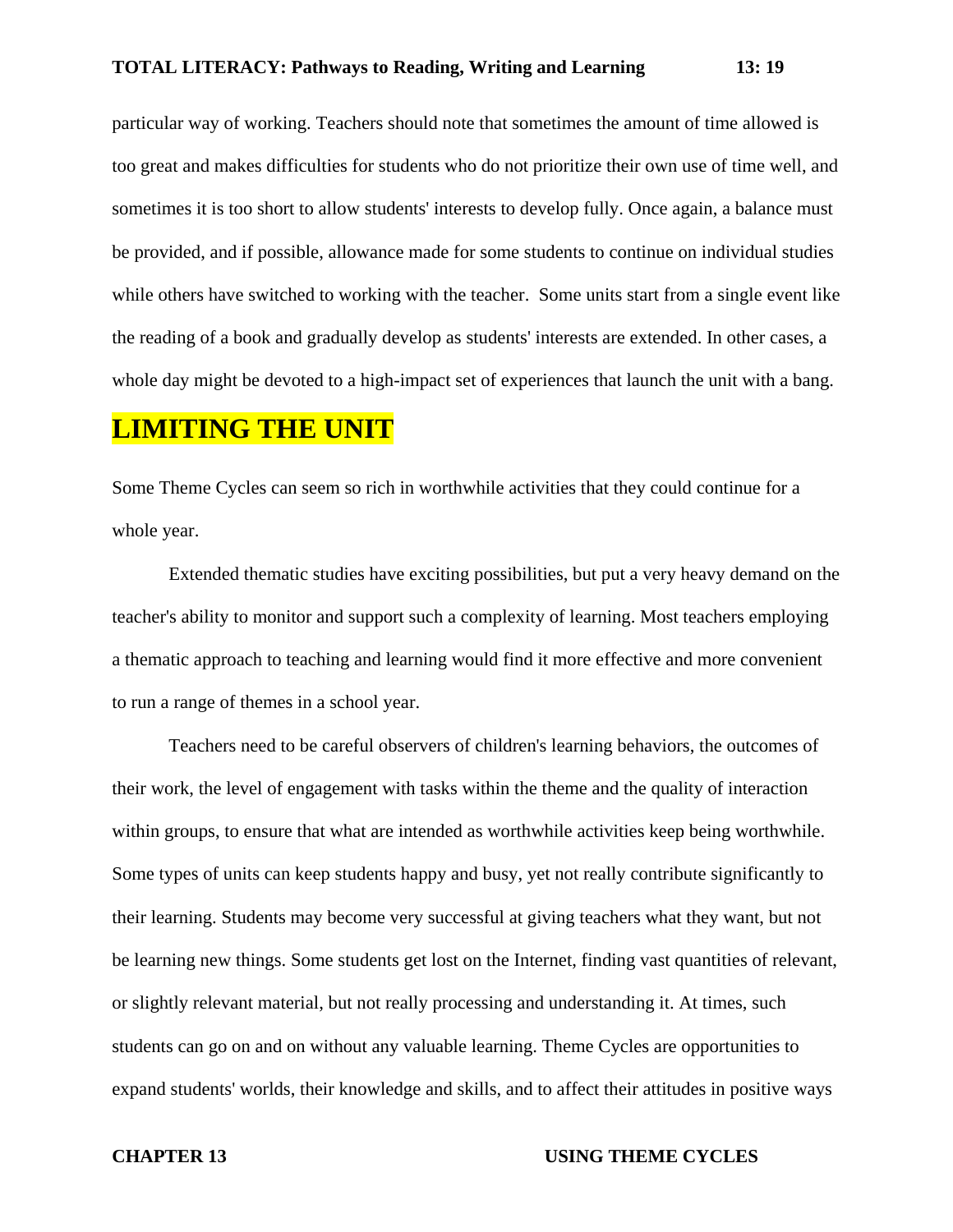but teachers need to guard against letting themes drag on too long. The level of interaction and challenge and the quality of outcomes must be considered in deciding how long to continue, but even when these are all satisfactory, it may be better to curtail a study so that new challenges and new ideas are faced. In the sample unit "Chickens Aren't the Only Ones" in this chapter, it would be easy to extend the study onto dinosaurs, which would certainly be popular with many students, but to do so would distract attention from the main issues of the unit. Theme Cycles which capture the students' interest and enthusiasm can provide the stimulus for further "at home work" which can continue for some students on their own initiative after the unit at school has moved on to another theme.

## **THEME CYCLE TEACHING AS ACTION-RESEARCH**

Action Research is taking place when a researcher:

- 1. identifies a problem or issue to investigate,
- 2. plans an action which may overcome the problem,
- 3. puts the plan into effect,
- 4. observes the effects of the action
- 5. modifies the action plan to improve it based on what is observed about its effects,
- 6. continues the cycle.

 Action Research is ideally suited to teachers as researchers in their own classrooms. In an important sense, all teachers should be Action Researchers all the time, because effective teaching requires a sense of direction, good planning, monitoring of learning and of how the planned activities are working out in practice, and an ability to improve teaching and learning by studying the effects of activities on students' learning. Teaching needs to be accompanied by sensitive observation - to be evaluative - so that it determines the value to students' learning of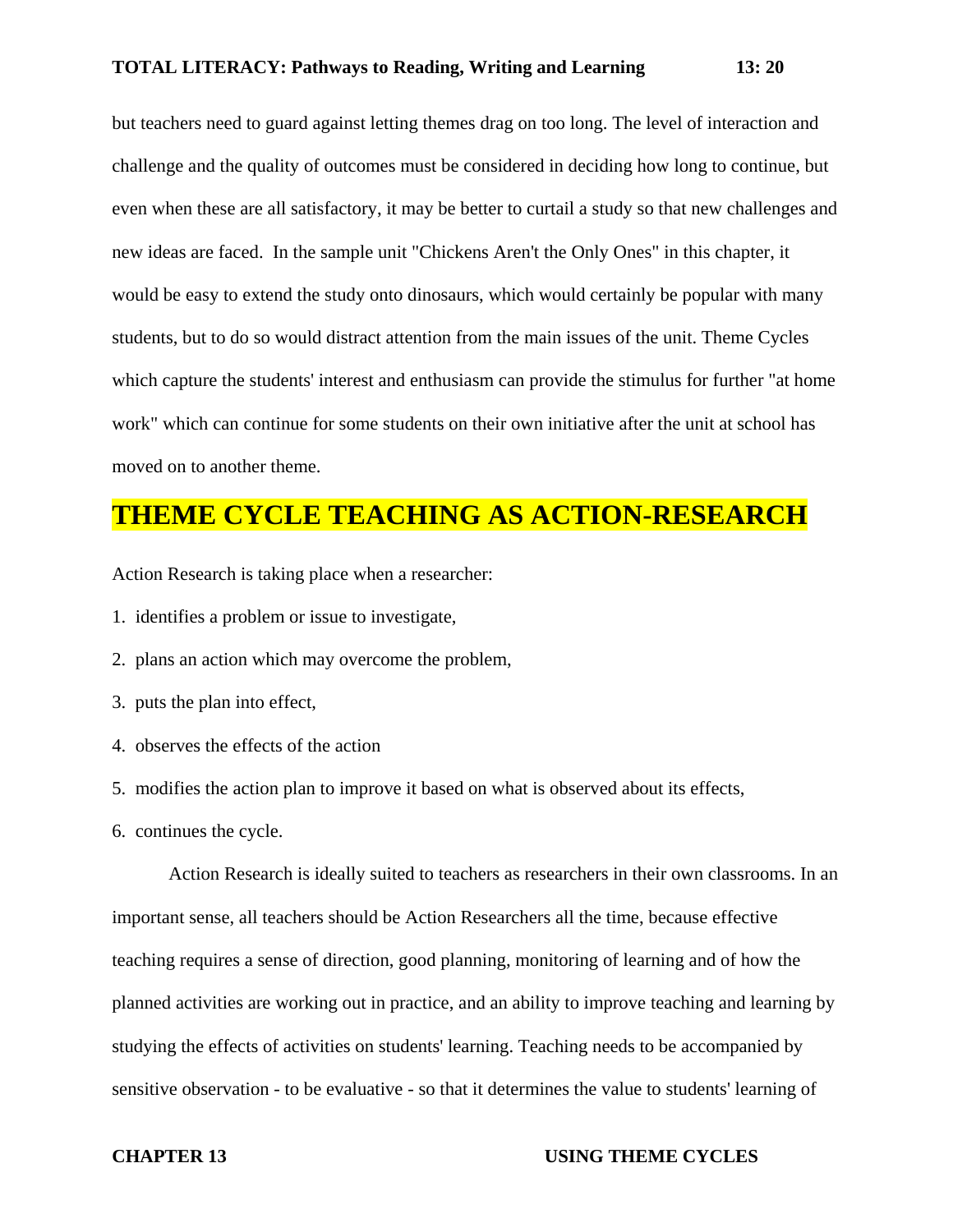the activities and tasks that are undertaken. Teachers who see themselves as Action Researchers will bring an open-minded attitude to their use of Theme Cycles which will be productive in improving both planning and monitoring of learning.

 Commercially-produced Theme Cycles may provide a useful starting point for some teachers, particularly those who are not experienced in planning to integrate different activities across the curriculum. But whether the unit is prepared by the teacher who uses it or by someone else, there is a danger of teachers developing expectations of how a Theme Cycle should proceed and how the students should progress with it. These expectations may appear to be "set in concrete" with all aspects of scope, sequence and implementation following already established pathways. Some teachers might implement the same Theme Cycles in the same way year after year, especially if the previous class enjoyed them. Almost inevitably, this would lead to students' learning outcomes being limited. On the other hand, those who teach evaluatively, who observe students carefully (who "kid watch", Goodman, 1985), and reflect upon students' responses, contributions to discussions, control of written and spoken genres, and their level of interest, will adjust activities and expectations accordingly. The same thematic topic implemented in successive years by such a teacher would most likely vary considerably in development and outcomes because of the nature of the students themselves. In addition, a learning teacher is likely to have new ideas and new resources to try whether the unit is the same or different.

# **THEME CYCLES AND PARENT PARTICIPATION**

 Parent participation in students' learning programs can be a significant factor, not just in the success of the learning, but also in the relationship of home and school. Support from home can provide useful resources of information and experience. When teachers use project work as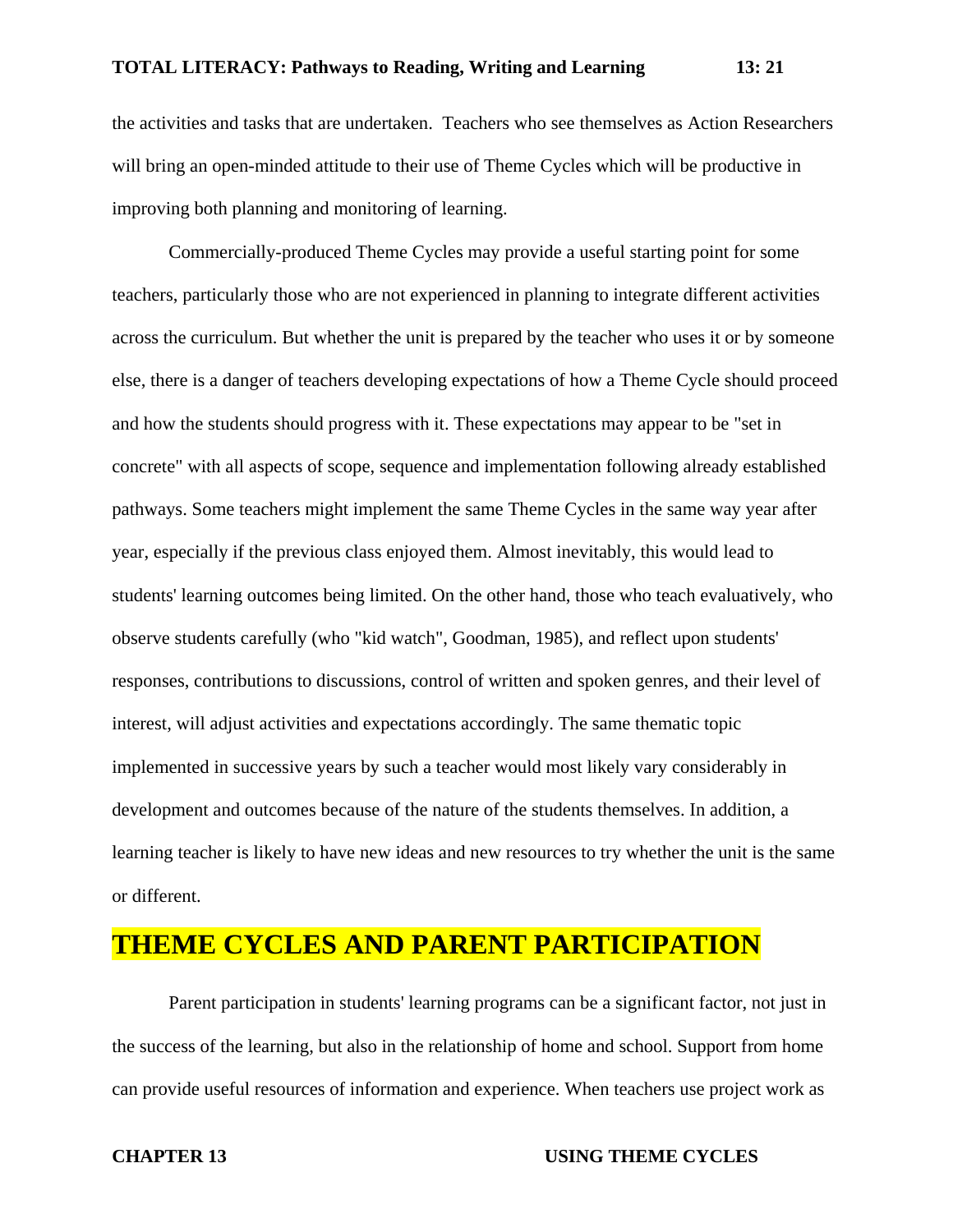an important part of their program, especially when the projects are individual and carried out at home as well as at school, there are real difficulties in establishing just what should be the role of parents in supporting their children's learning (Ward, 1988). Theme Cycles can use parental support in a variety of ways if teachers help parents to understand what they are trying to do and why they would value parent participation.

 This requires more than just keeping parents informed about what the Theme Cycle topics will be. Most parents have experienced the following scenario, or one much like it. "Hi, dear. How was school today?"

"Okay."

"What did you do today?" (Or, "What did you learn today?")

"Oh, not much."

End of conversation. The child and parent may not share anything else about what is happening at school because neither has any real enthusiasm for it, and neither has any deeper knowledge of how to share their concerns or interests. Teachers need to find ways of building the interest of students and parents for what is happening in the program. Theme Cycles make it more possible for parents to be partners in their children's learning.

### **TEACHER-TO-TEACHER**

 Cherry Ward, K-2 teacher in Townsville, Australia, seeks to build strong communication links with parents of her class. She uses frequent letters and notes in their homework folders to keep them informed about what is happening in the program and makes copies of her planning, including a list of the major resources she will use, available to parents so that they can support their children's learning at home and, where appropriate, send additional resources to school. At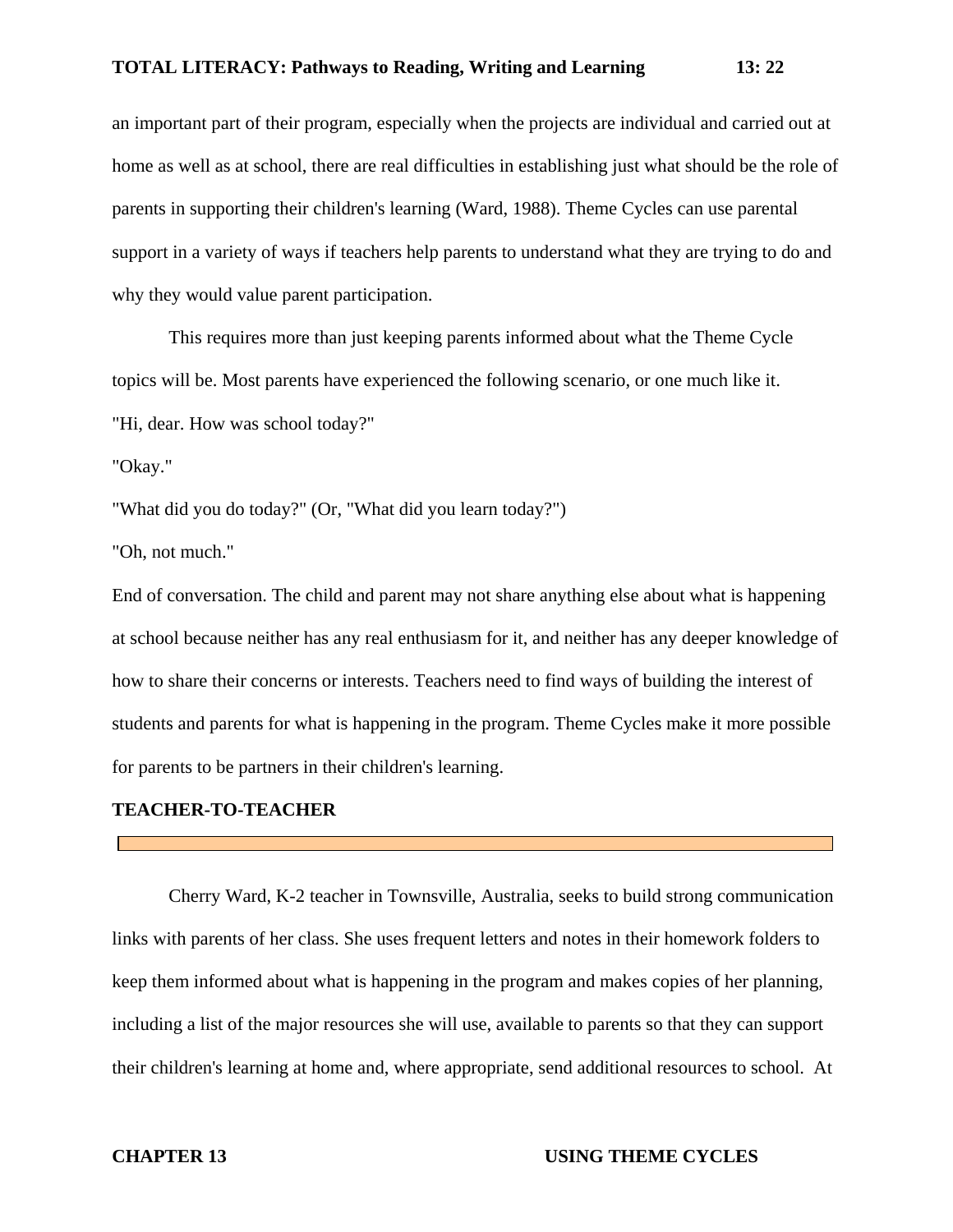times parents have particular expertise that they can share with the class. At the end of many Theme Cycles, Cherry and her class hold a celebration concert. On this early evening occasion, the class or individual books written during the unit will be officially launched. The children will perform songs and instrumental music from their program, display artwork and read pieces of their informational writing to the parents. The announcements are jointly written in the class and are all made by the children. One of the features of the celebrations is that they give all the children opportunities, rather than being confined to a few of the more advanced students. Although attendance at ordinary school meetings is not high, these occasions draw great crowds of supportive parents, relatives and friends.

 One of her Theme Cycles focused on wheat. It included a trip to a bakery, but it also involved a talk from a parent who had grown up on a wheat farm and a demonstration of cooking chappatis by a mother who originated from India. The celebration concluded with a bread party where parents brought a great variety of types of bread that they had made or bought. There was considerable interest in the children's work but also a lot of communication among parents that added to the enthusiasm for what their children were achieving.

# **THE TEACHER'S ROLE IN THEME CYCLES**

 Although there are other aspects that could be discussed, three roles for the teacher in Theme Cycles will be outlined here.

### **CHOOSING LANGUAGE ACTIVITIES TO EXPLOIT THE CONTENT**

 Especially during what we have termed the Enhancing Activities of a unit, the teacher combines attention to developing students' knowledge with activities that develop particular language abilities. Semantic webs open up vocabulary development; cloze passages constructed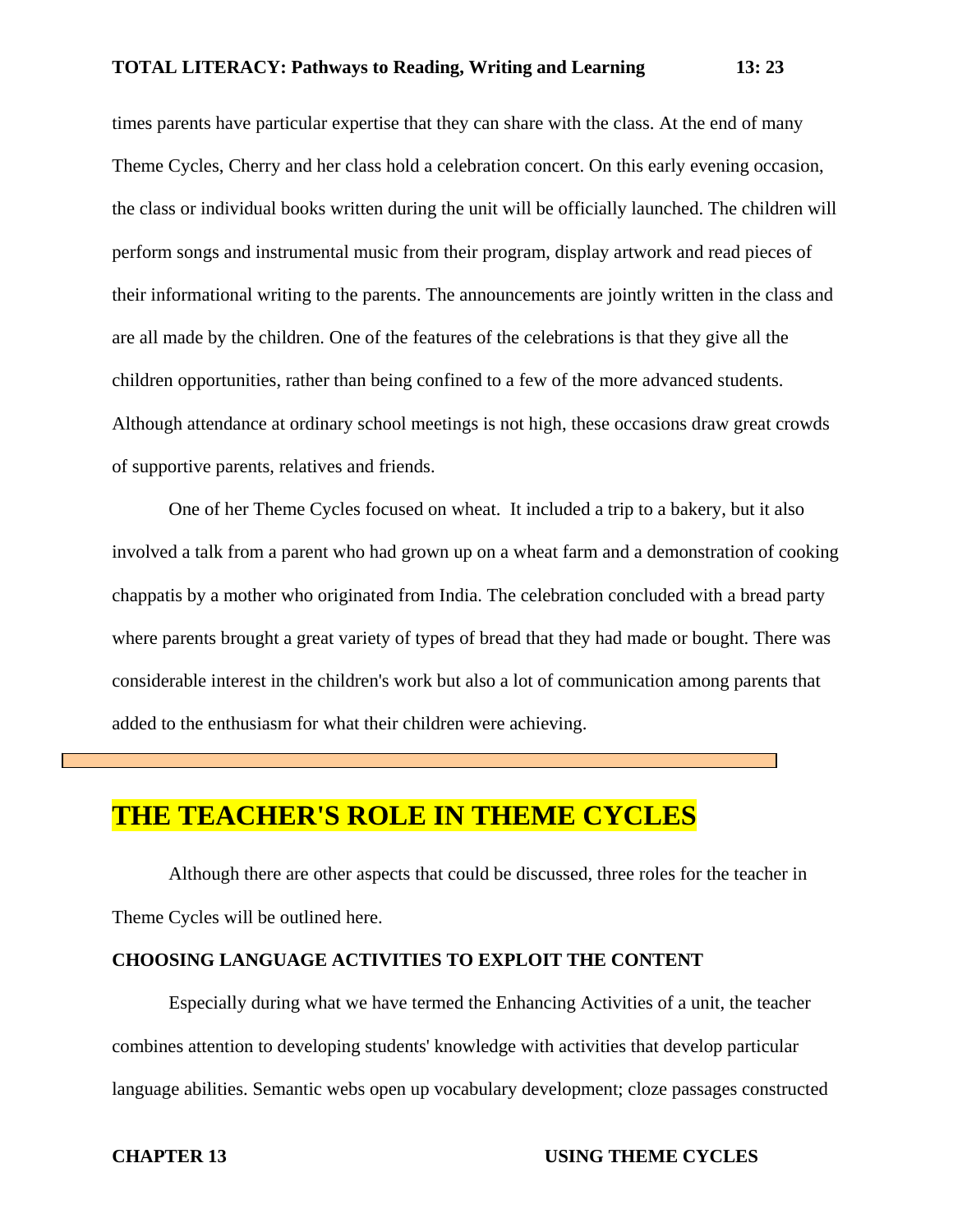on the unit theme by the teacher focus attention on specific aspects of language which can be talked about in a post-cloze discussion and extend comprehension; note-taking and reconstruction of texts develop the ability to select and retain information. These and many other activities are examples of how the teacher can use what the students are learning about to enhance their language skills. Most of the language activities within a unit should be chosen for their relevance to real life learning. For example, in a unit on spiders, teaching the genres of report writing and description is going to be more productive than activities that list the menu for a spider's lunch, or the spider's invitation to a party sent to a fly. That is not to say that such activities would not provide pleasure and variety for students, but it would make more impact on those students who transfer knowledge less readily if they learned to write menus in the course of preparing a meal, and invitations when inviting the principal and their parents to a display of their work.

### **MONITORING AND SUPPORTING STUDENTS' LEARNING**

 One of the major purposes for using a thematic approach is that it makes independent learning more possible. Teachers need to be realistic in catering for the range of abilities within the class and in considering what their students are capable of doing. If the teacher's expectations are too low, the students will be restricted in their learning outcomes because they do not get the chance to think for themselves. If expectations are too high, the students may not obtain all the benefit that they should from the unit. Teachers need to monitor carefully the work of individual students, keeping anecdotal records, checklists and samples of work for portfolios to ensure that they are providing the optimal amount of support. Students who have difficulty completing work may need closer supervision than others. One danger to guard against is the self-fulfilling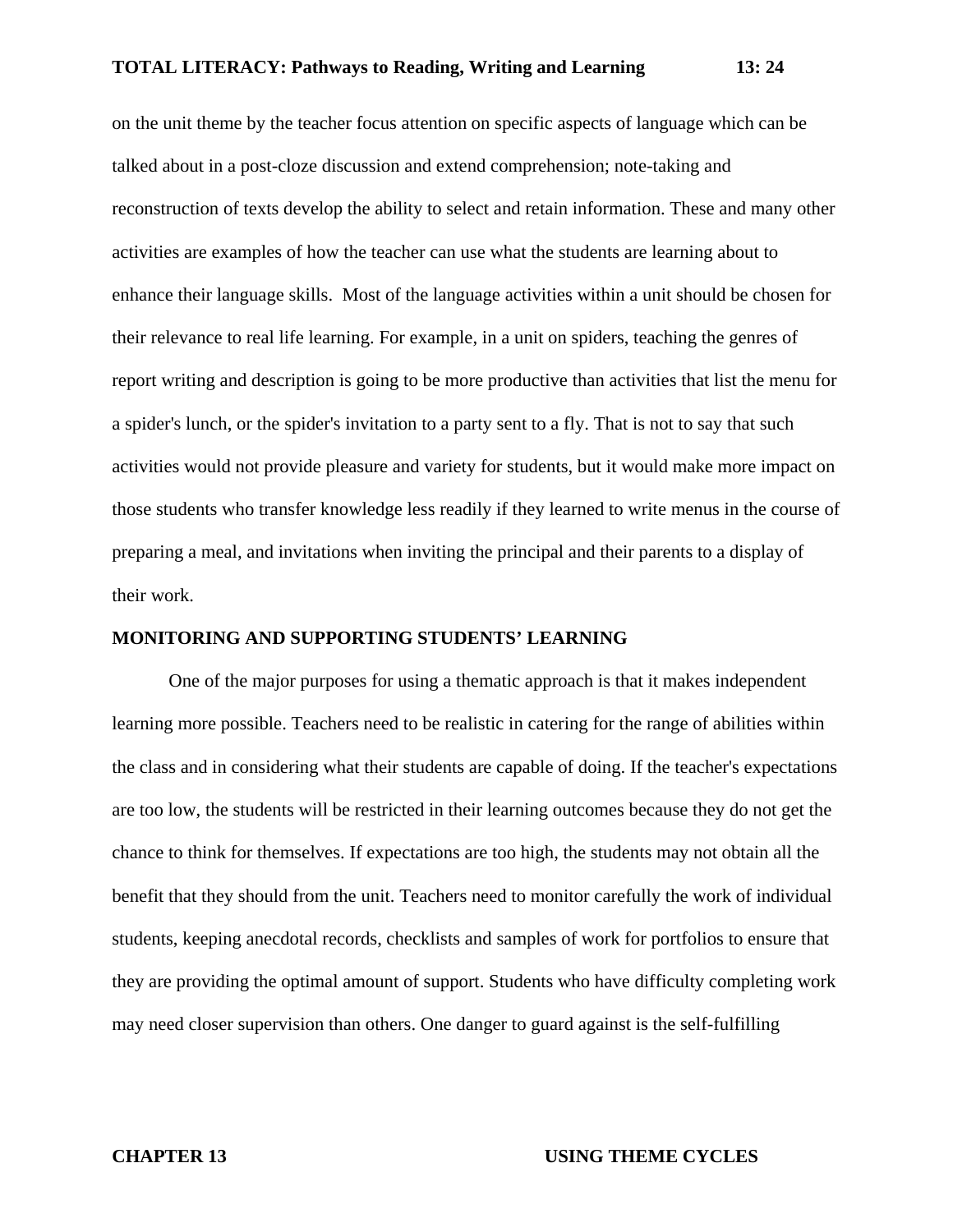prophecy that limits students' growth in independence because they already appear to lack independence.

### **FOCUSED LEARNING EPISODES, OR MINI-LESSONS**

 As the teacher monitors the learning experiences of students, particular learning needs will emerge. Sometimes these will be for a solitary student, but very often it will be clear that the class, or at least a significant proportion of the students, would benefit from specific teaching of a skill. These teaching sessions focus on the particular need and give the students a chance to practice the new learning. An example would be teaching students different text structures or graphic displays for showing comparisons and contrasts. Or the teacher might find that although students know how to represent comparisons, some of them need to be taught how to take notes in a way that ensures that all of the criteria for comparison can be discussed. For example, if you are comparing frogs and toads, you cannot proceed from having information about the habitat of the frog and the feeding habits of the toad: you need matching details about each of them. A mini-lesson on such a topic could be fitted easily and effectively into the on-going work of the class.

# **PLANNING A UNIT: A GENERAL SEQUENCE**

 Planning a Theme Cycle can begin in several different ways. The teacher can begin with an idea for one or more worthwhile activities, with an idea of the content to be explored, with a particular book or other experience as a starting point, or with a particular language function or ability that the students need to develop. Planning will not follow an invariable sequence, but the following sections will first describe a general planning procedure and then show how that can be applied to a particular Theme Cycle.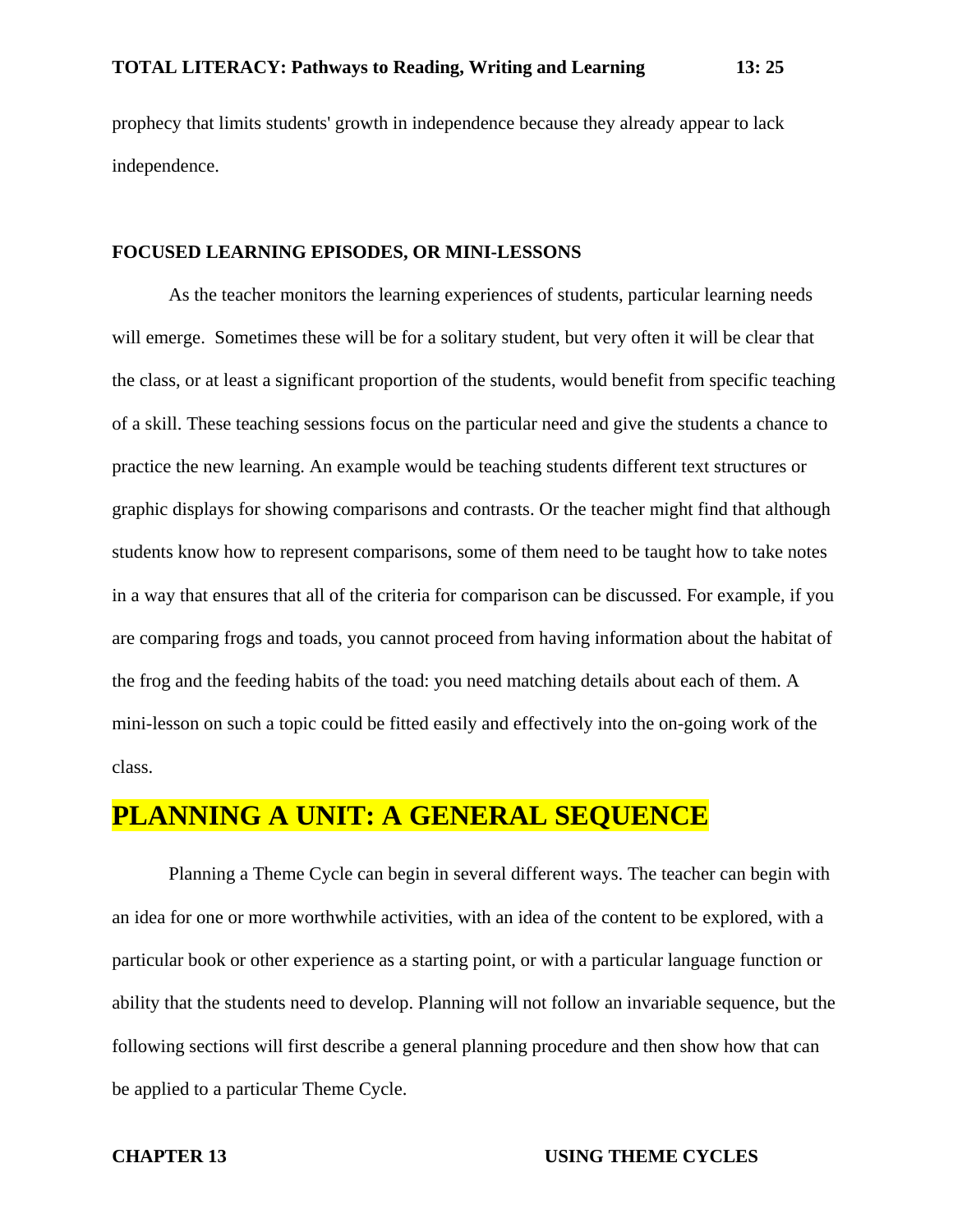The first stage of planning can be simply a listing of books, experiences and worthwhile activities that come to mind immediately. With experience, teachers build up a repertoire of activities and ways of using resources. Usually, it is easier to plan the possible activities in separate subject areas. Although this conflicts in some ways with the idea of integrating across the curriculum, it provides a framework for recording the brainstorming process, directs and stimulates thinking and ensures that all areas of the curriculum will be considered, even though some may not be included in the final plan. The teacher seeks to make connections among the different areas, and there will be overlapping of activities. For example, an activity may be listed as part of the Science curriculum but involve brainstorming, listing and classifying and be seen also as promoting oral language and thinking skills.

 The beginning stage of a plan, perhaps with the exception of some of the books listed, is likely to be open enough to suit several different grade levels. This has a side effect of being very beneficial to team planning in situations where teachers can work together. The initiating experiences may be shared but lead to different enhancing activities. (Of course, the early stages of the planning will not necessarily identify what is actually used as the Initiating Activity of the unit.) Teachers working in a team could brainstorm possible resources and activities together and then start to sort them into levels of application for different groupings of students. For example, a Grade 1 teacher and a Grade 5 teacher could go through this stage together, and then refine the plans for their own classes, but they might still benefit from teaming for at least some of the implementation of the plan. Because of the wide range of abilities evident in any class, whether it is multi-age or a single grade, the planned experiences and the difficulty level of the tasks must be kept broad. This breadth is also needed to cater for the differences in students' strengths and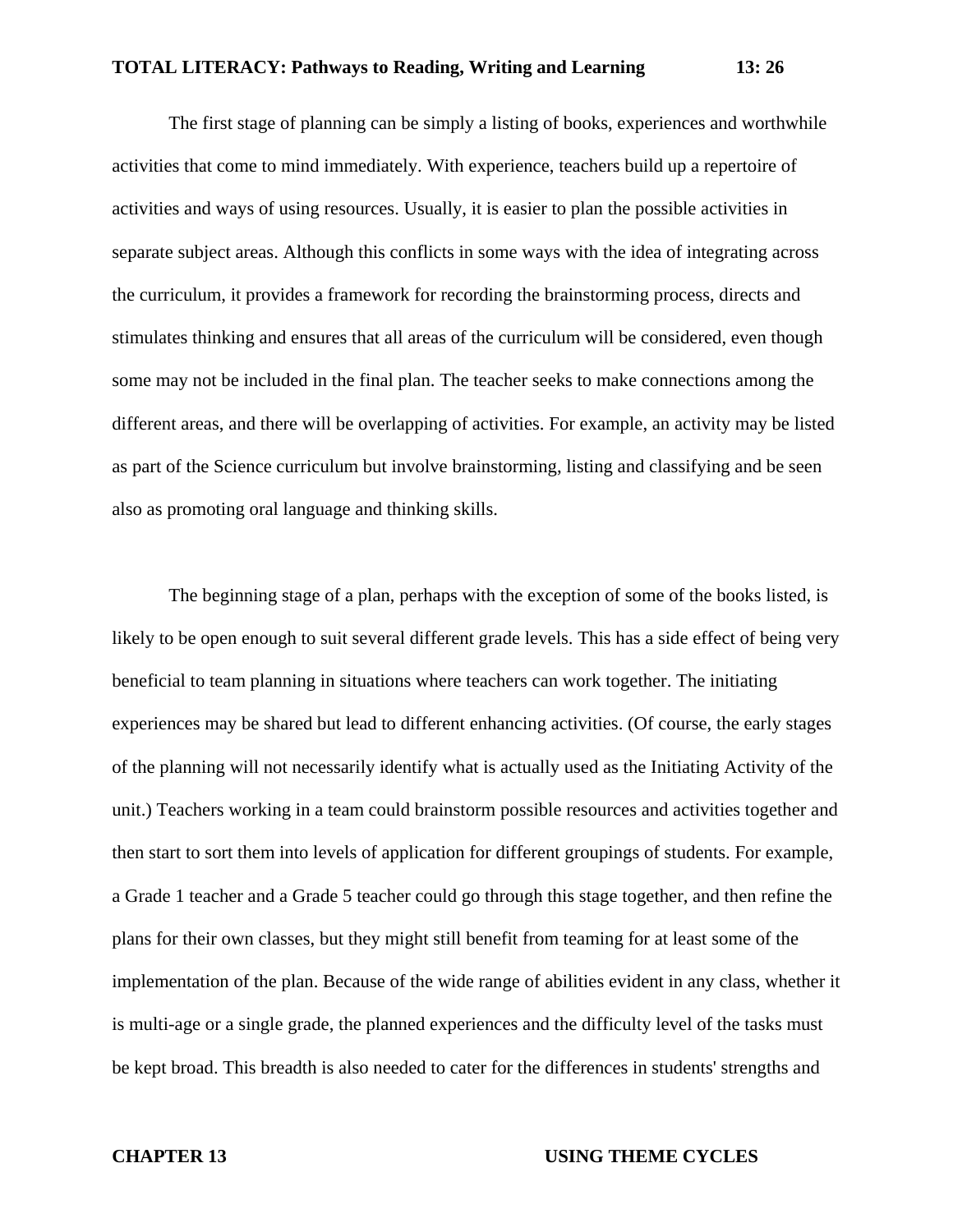interests that vary from one curriculum area to another. In general, older students will start a Theme Cycle with more background knowledge than will younger ones but their progress will not necessarily follow the same pathways.

 An alternative way of starting the planning process is to ask the students to brainstorm possibilities or for the teacher and students to do this together. Many teachers using thematic approaches report that they were surprised at how effective it was to incorporate student input into their planning at different stages in the process (see also Farnsworth, 1990, and other chapters in Atwell, 1990). Many Theme Cycles have been initiated by the students' own interests and ideas. The teacher, of course, must always consider whether the idea which students come up with have enough potential learning opportunities and available resources to be worthy of extended study.

 The teacher then researches the topic, gathers resources and considers possible visiting experts, excursions and artifacts to bring in to the classroom. As the plan takes shape, the teacher modifies the initial outline, adding or deleting planned worthwhile activities after obtaining further information and ideas from the resources consulted. The modifying process will take into account the relevance of different curriculum needs and perceptions about the students' learning needs. Figure X.x shows an outline plan for a unit for the primary grades on egg-laying or oviparous creatures that originated from Ruth Heller's book, *Chickens aren't the Only Ones.* The planning outline is then operationalized by sequencing the activities from the Initiating Activities through the Enhancing Activities to the Synthesizing Activities, and by the teacher considering what language and other skills will be emphasized as the class engages in learning content or subject matter.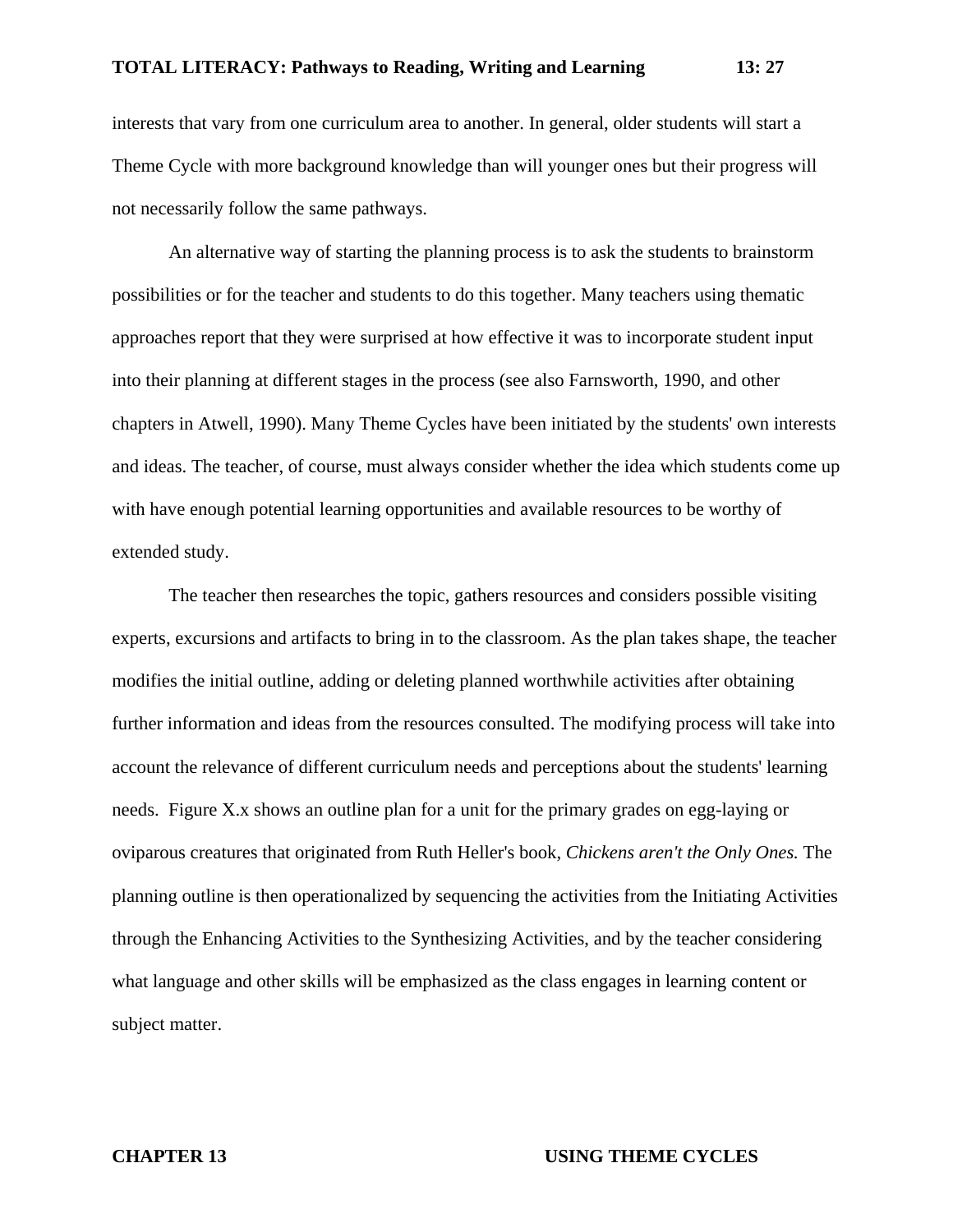The plan is put into effect, but it will be beneficial for it to remain flexible and adaptable throughout the unit. A Theme Cycle should always be a learning experience and not simply a matter of working through a prepared set of activities.

### GETTING STARTED

Here are two simple forms of project work – SUCCESS and PRISE - that may enable teachers who are new to this way of working to get started. Both of them appear to put emphasis on the outcomes of the learning rather than on how the learning takes place, but they give opportunities for both process and content objectives to be achieved in a short time.

The first is adapted from a business idea in Wurman (2001). SUCCESS Stories can be presented orally, but may also be written. They simply highlight something interesting that the student has learned on the thematic topic (or on self-chosen topics). In the earliest grades they might be presented as an "Interesting Facts" wall display with each student writing up one fascinating finding. Note that the success might be in learning a skill, and not just in learning facts. This activity gives a boost to the Initiating Activities phase of a unit, being part of that WOW! Experience.

SUCCESS Stories are very clearly focused. Students should be taught to make them:

**Short** – perhaps only about three sentences long. Young students might simply start from, "I learned that ... ," but at later levels more variety adds impact for both the presenter and the audience.

**Unique** – this criterion helps students learn to express what they have learned rather than to copy the original wording.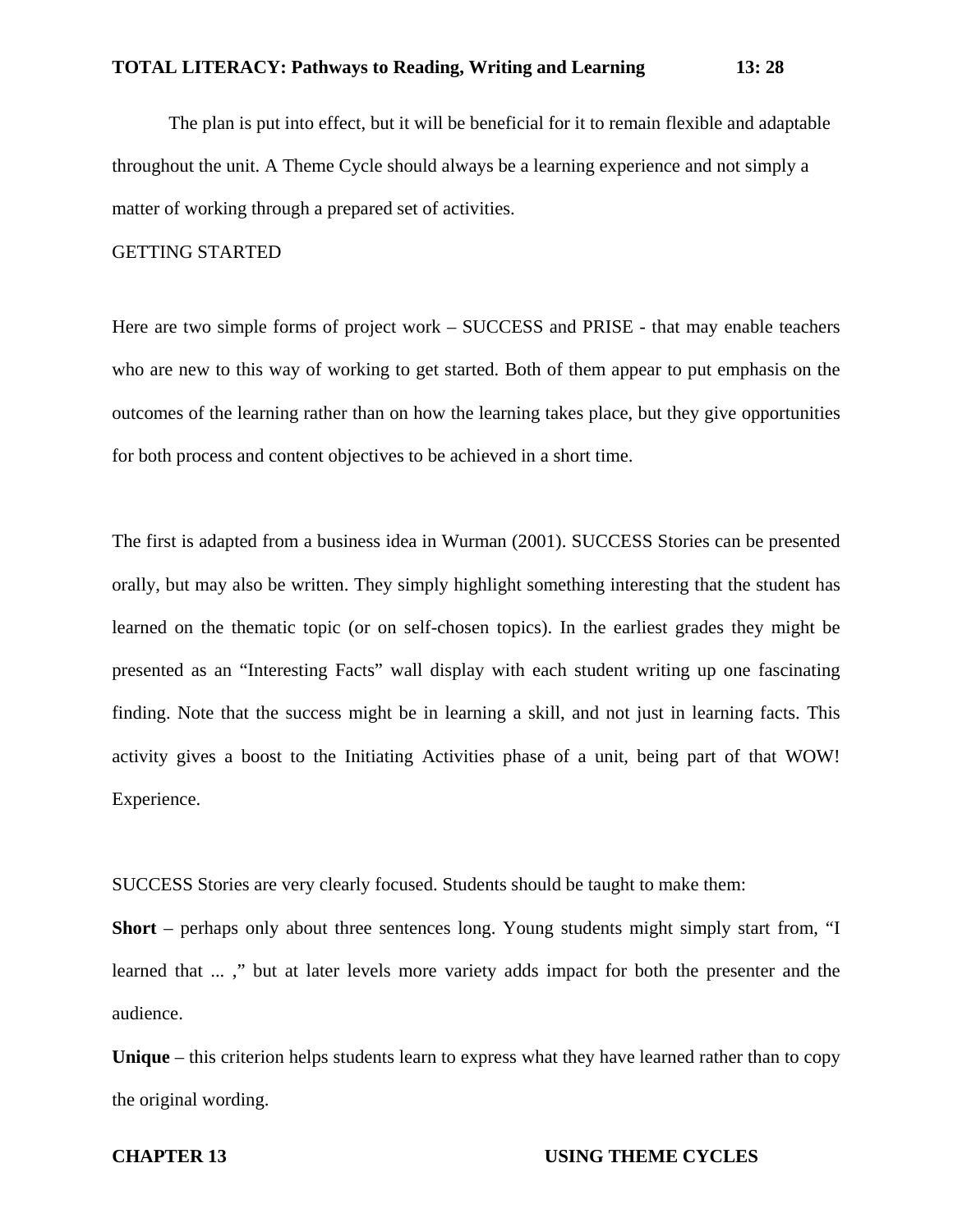**Clear** – avoid complex language and jargon. Again, this helps to prevent learners hiding behind the original language which may conceal lack of understanding.

**Concrete** – give specific details. For example in "What I learned in Math today" you want, "I learned that scalene triangles have three sides of different lengths," not, "I learned about scalene triangles."

**Exciting** – encourage students to be enthusiastic about this learning as a genuine achievement. Students have to know that they know interesting stuff.

**Sharing-oriented** – the purpose is not just to show what a student has learned but to make that learning available to others. That may mean that some time has to be allocated for questions from other learners to be answered.

**Strategic** – what do you want the listeners/readers to know? Writing with that in mind helps to build communication skills. Teachers also need to be strategic. A conversation with a student may lead to the teacher saying, "That would make a great SUCCESS story."

The second "mini-project" approach is adapted from a classroom practice of Alan and Patty Engle which they call PROBE. The acronym PRISE is designed to convey the idea of levering open a topic of study in a short focused period of research. It represents: **P**rojects **R**eporting **I**nteresting **S**tuff **E**xpertly. A key issue in information reports is that the writer should be an **expert**. Often students of all ages appear to lack skills in writing in this genre, when the real problem is that they do not know enough about the topic to be able to select and present information effectively. PRISE reports will be brief – just one or two pages of text in a book or on a wall display – and backed up by an illustration, which could be a drawing or a graphic display such as a flow chart.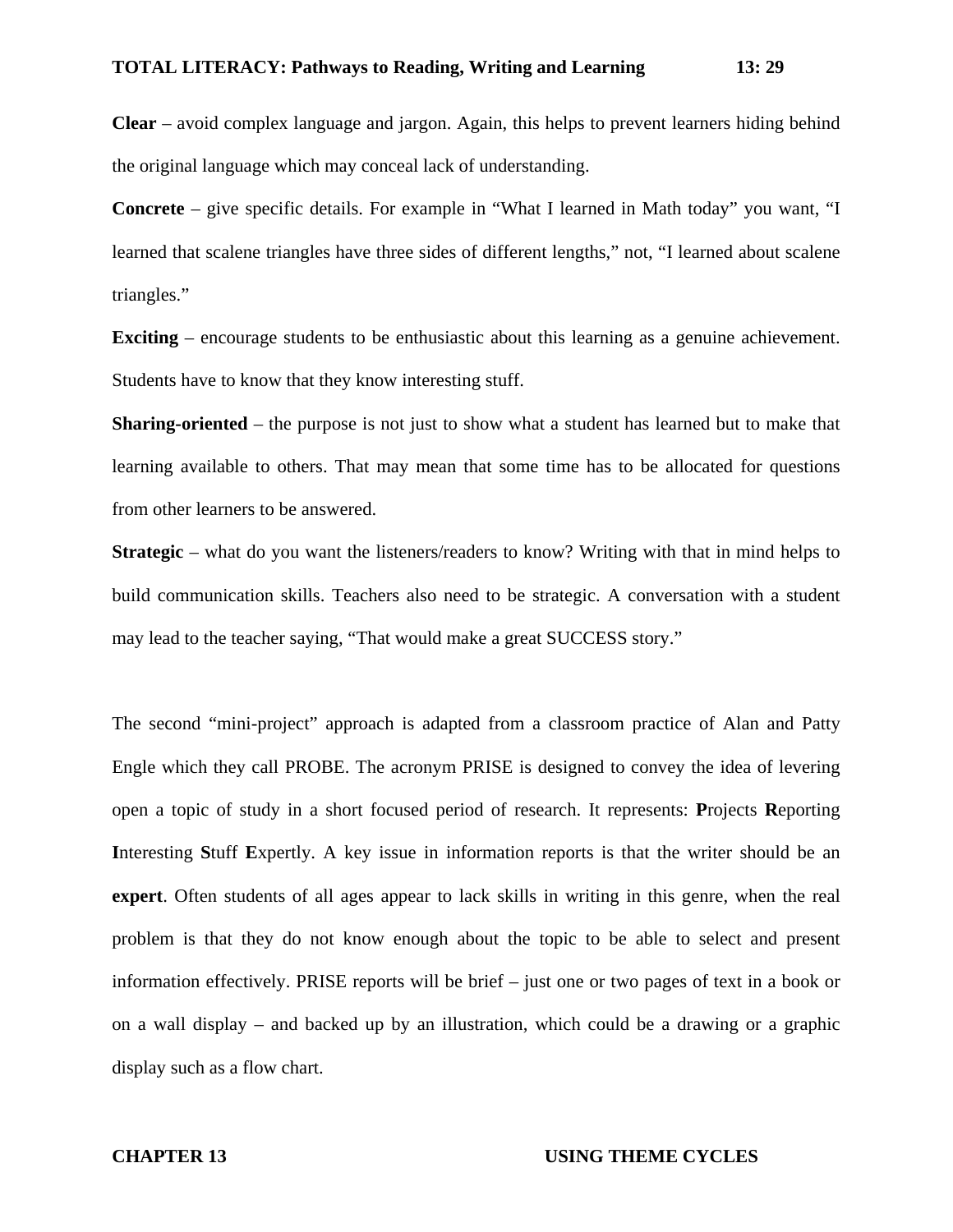As well as providing the title, the acronym PRISE also denotes the steps or features of the project.

**Plan** – preferably the student identifies to the teacher in advance what the topic will be and how it will be undertaken. A brief plan for the project helps to prevent copying or mere paraphrasing of information.

**Research** – in the first efforts this might be from a single source, but PRISE studies should expand to use more than one source, though not too many.

**Illustrate** – students are learning to present information in more than one form. Selecting an effective way to convey information graphically as well as verbally is a valuable skill and requires teachers to model a range of possibilities over time.

**Summarize** – the wording of the report is the student's own wording. It should report "interesting stuff" that the student has understood and plans to remember.

**Elaborate** – the PRISE project should have some feature that personalizes the learning to demonstrate that the author is an expert in this topic. For example, in a PRISE on Clouds the student might include a titled sketch or photograph made of a cloud in the sky on the day of the study. It is helpful if students get the opportunity to share their reports, perhaps in small groups, as this also aids retention of the information as real learning, not just a written product.

Most thematic units will be much more complex than SUCCESS Stories or PRISE, but these are ways of getting started on wider studies, and useful activities to provide opportunities for consolidating and sharing learning within thematic units.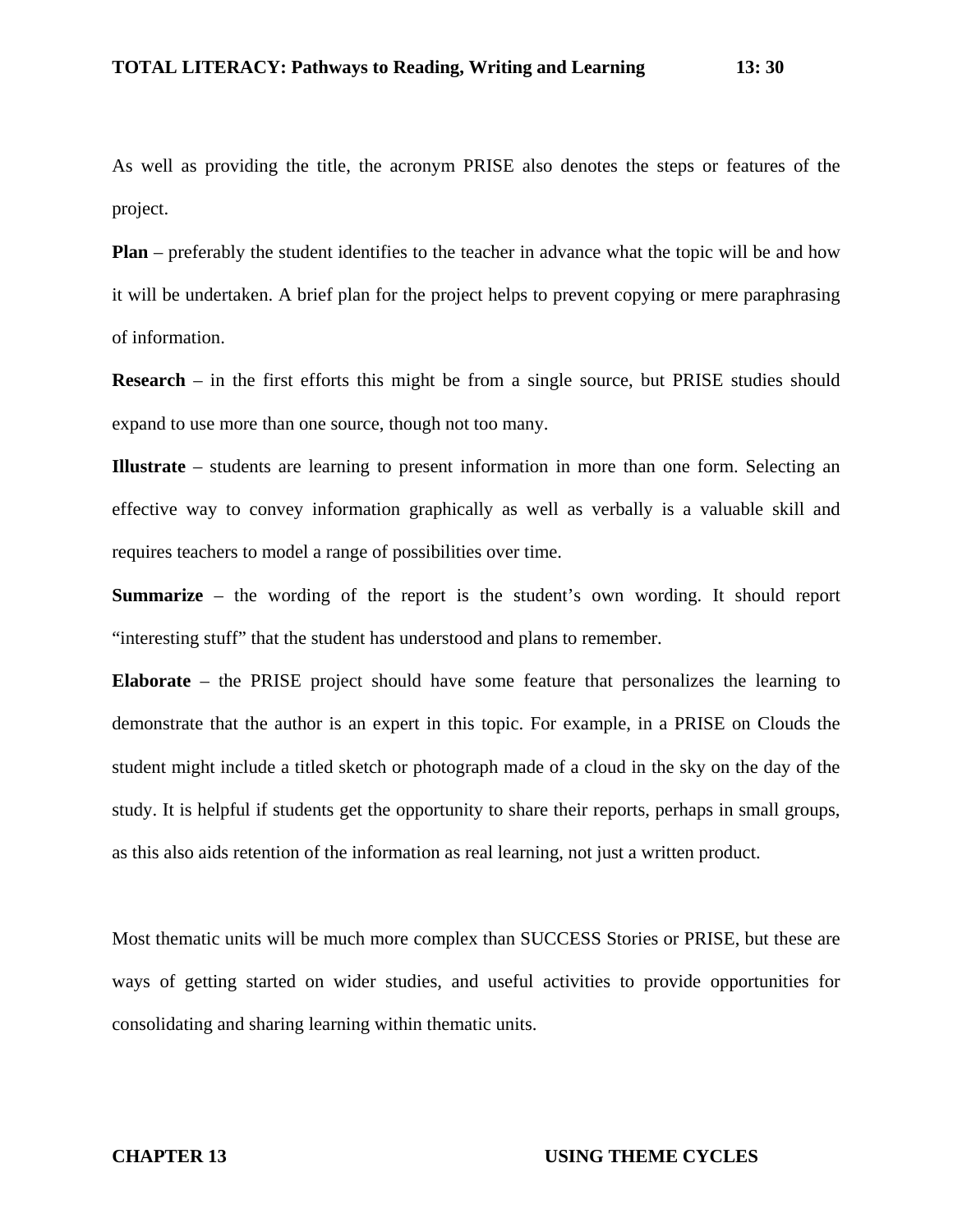# **SUMMARY**

 The variety of Thematic Approaches to learning adds interest to the program for both the teacher and the students, but they also facilitate learning by making connections easier. Teachers can plan integrated activities that give scope for a wide range of explorations of ideas, learning of interesting content and development of language and other skills. When students participate in the planning process they are more likely to understand and appreciate what they are learning. Thematic approaches can be more difficult to implement for the teacher because of the adaptability required, but the advantages in interest and learning gains will repay the effort.

# **PATHWAYS TO THEME CYCLES**

### **The Student:**

- > Connects information from many different sources
- > Recognizes the relationships among different ideas
- > Experiences a variety of working styles
- > Uses language for real purposes in many curriculum areas
- > Develops independence and interdependence in undertaking studies
- > Demonstrates learning in a wide variety of ways

### **The Teacher:**

> Realizes the advantages of teaching language and other skills while students are engaged in

learning content matter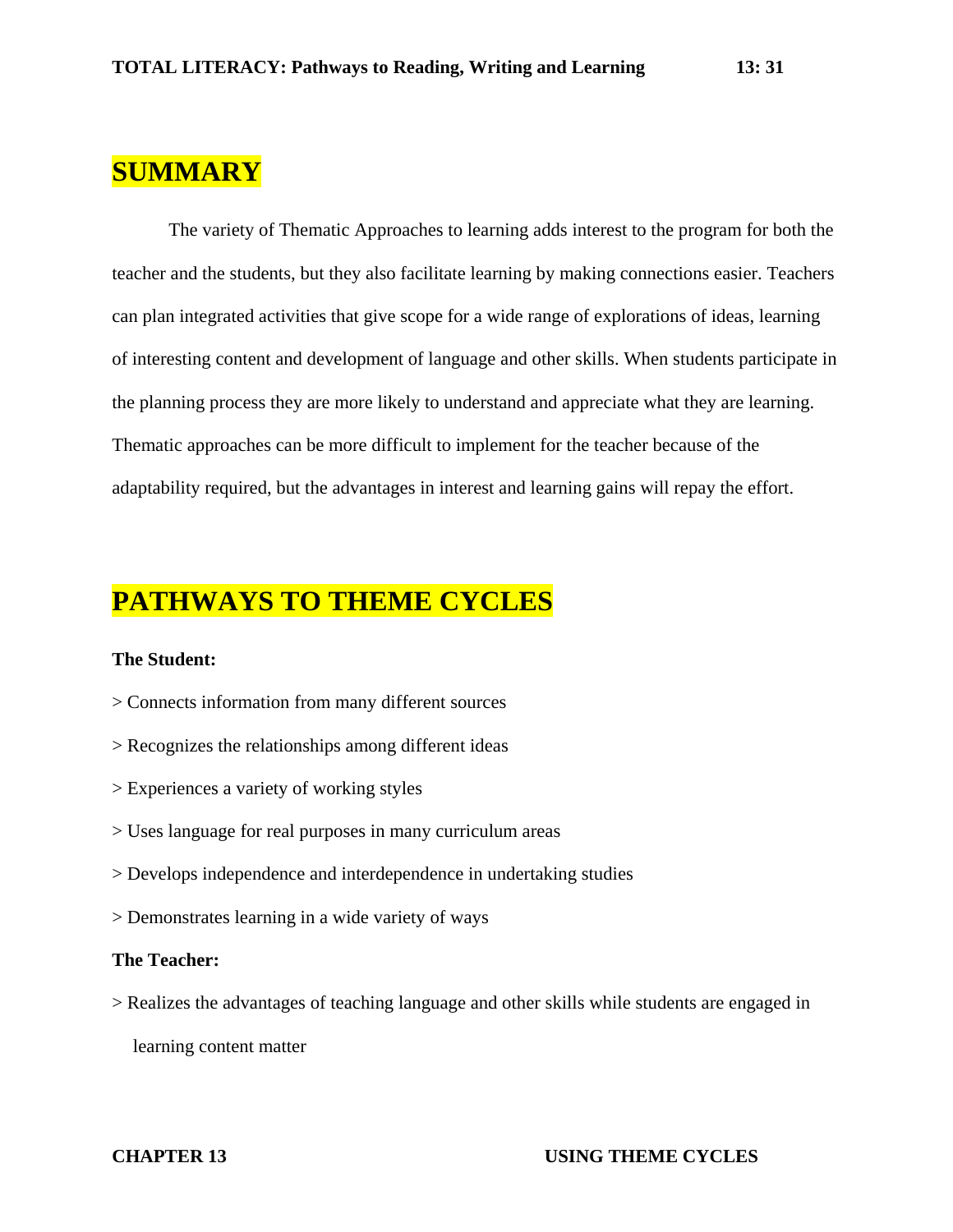- > Becomes more adaptable in planning activities which cater for students' needs and interests and modifying plans as units progress
- > Makes realistic connections amongst different areas of the curriculum
- > Involves colleagues and parents in building a community of learners

### REFERENCES

Allen, R.V., Sampson, M.R. & Teale, W. (1989). *Experiences for Literacy.* Allen,TX: DLM.

Clay, M.M. (1991). *Becoming Literate: The Construction of Inner Control.* Auckland: Heinemann Educational.

Dalton, J. & Boyd, J. (1992). *I Teach: A Guide to Inspiring Classroom Leadership.* Melbourne: Eleanor Curtain.

Farnsworth, L. (1990). In the schema of things. In N. Atwell (Ed) *Coming to Know: Writing to Learn in the Intermediate Grades.* Portsmouth, NH: Heinemann Educational.

Goodman, Y. (1985). Kidwatching: observing children in the classroom. In A. Jaggar & M. T. Smith-Burke (Eds) *Observing the Language Learner.* Newark DE: International Reading Association.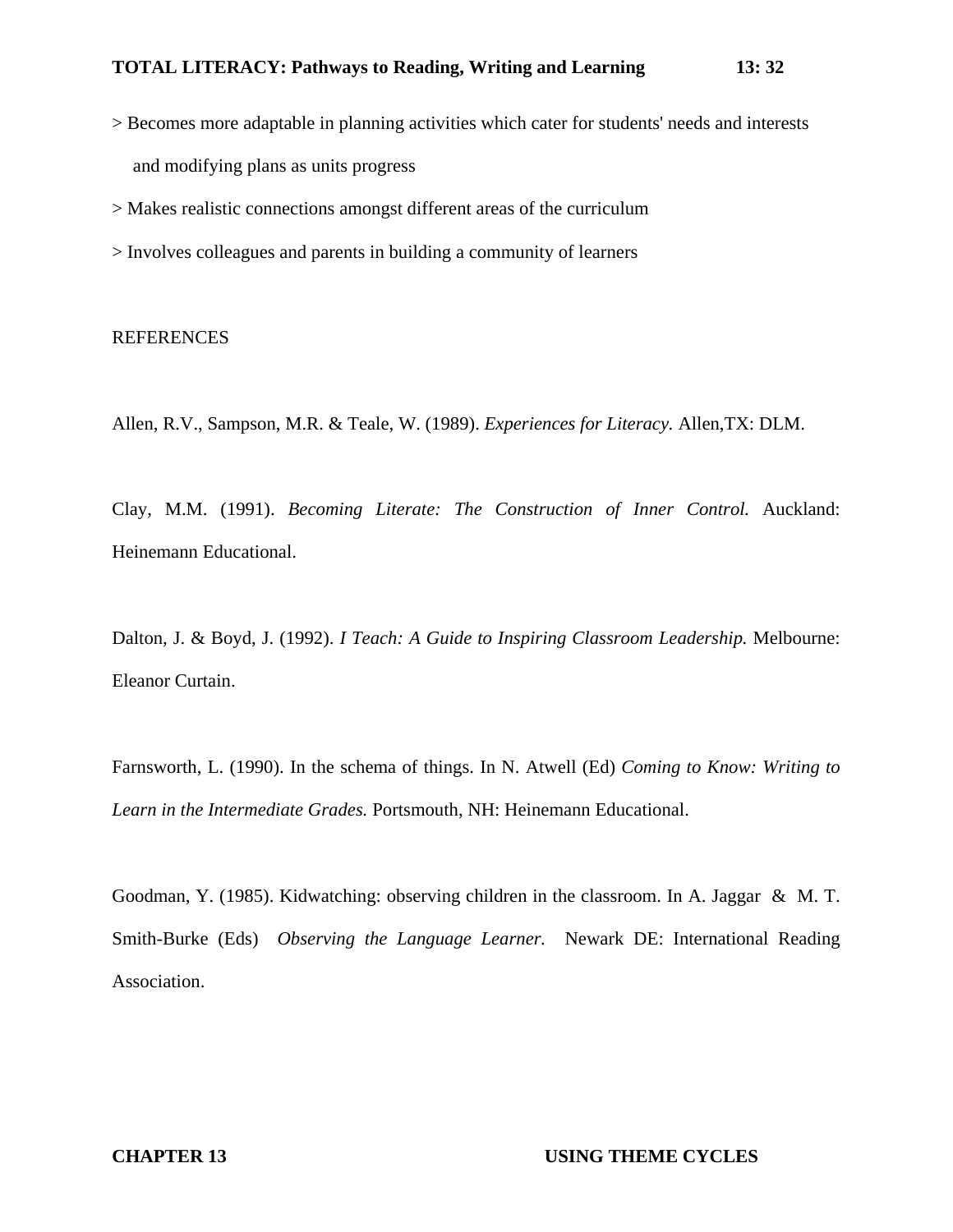Griffiths, R. & Clyne, M. (1993). Real books and real mathematics. In M.Stephens, A. Waywood, D. Clarke & J. Izard (Eds) *Communicating Mathematics: Perspectives from Classroom Practice and Current Research.* Melbourne: Australian Council for Educational Research.

Ward, G.E. (1988). *I've Got a Project On...* Melbourne: Australian Reading Association.

Wurman, R.S. (2000). *Information Anxiety 2.* New York; QUE.

### CLASSROOM VIGNETTE

Melbourne Grade 6 teacher Judy Menotti stimulated her class's interest in varied aspects of their environment and how it affected their lives. Students began a range of individual and group explorations of the relationship of people to their environments. These studies kept branching and extending throughout the curriculum for a whole year's program. The students identified and defined many needs and problems and undertook research on issues, wrote letters, listened to guest speakers they had invited, went on field trips and reported in depth in a variety of ways to each other on their own studies. They developed very sophisticated skills in planning their activities, co-coordinating their work with others and in communication. The classroom was always filled with interesting displays mounted by the students themselves and the students passed on much of what they were learning to students in other classes.

### **CHAPTER 13 USING THEME CYCLES**